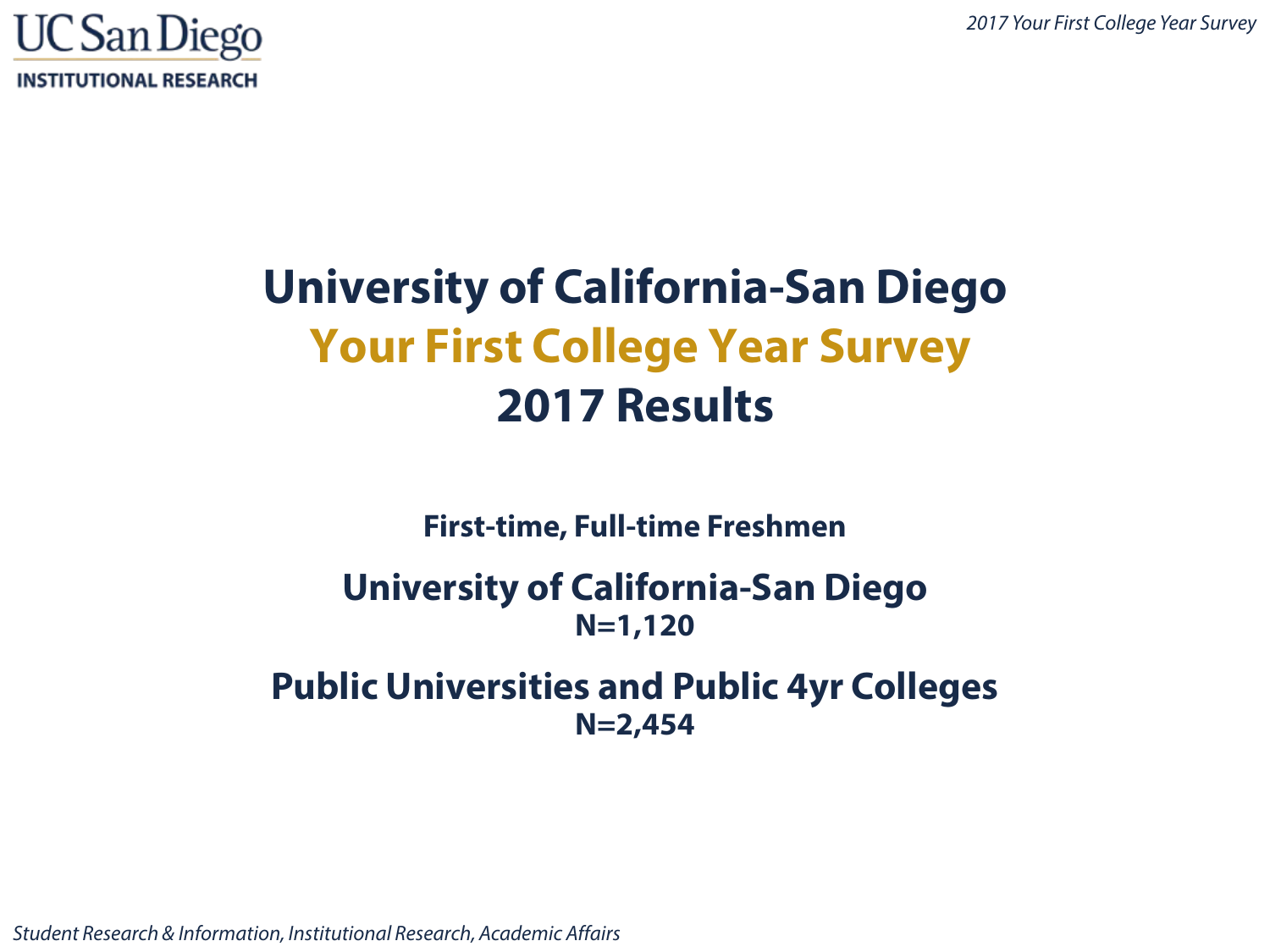# **Results from the Your First College Year Survey (YFCY) offer a window into the first-year experience, providing important information on your students':**

- Adjustment to college
- Academic outcomes and experiences
- Co-curricular experiences
- Satisfaction
- Overall growth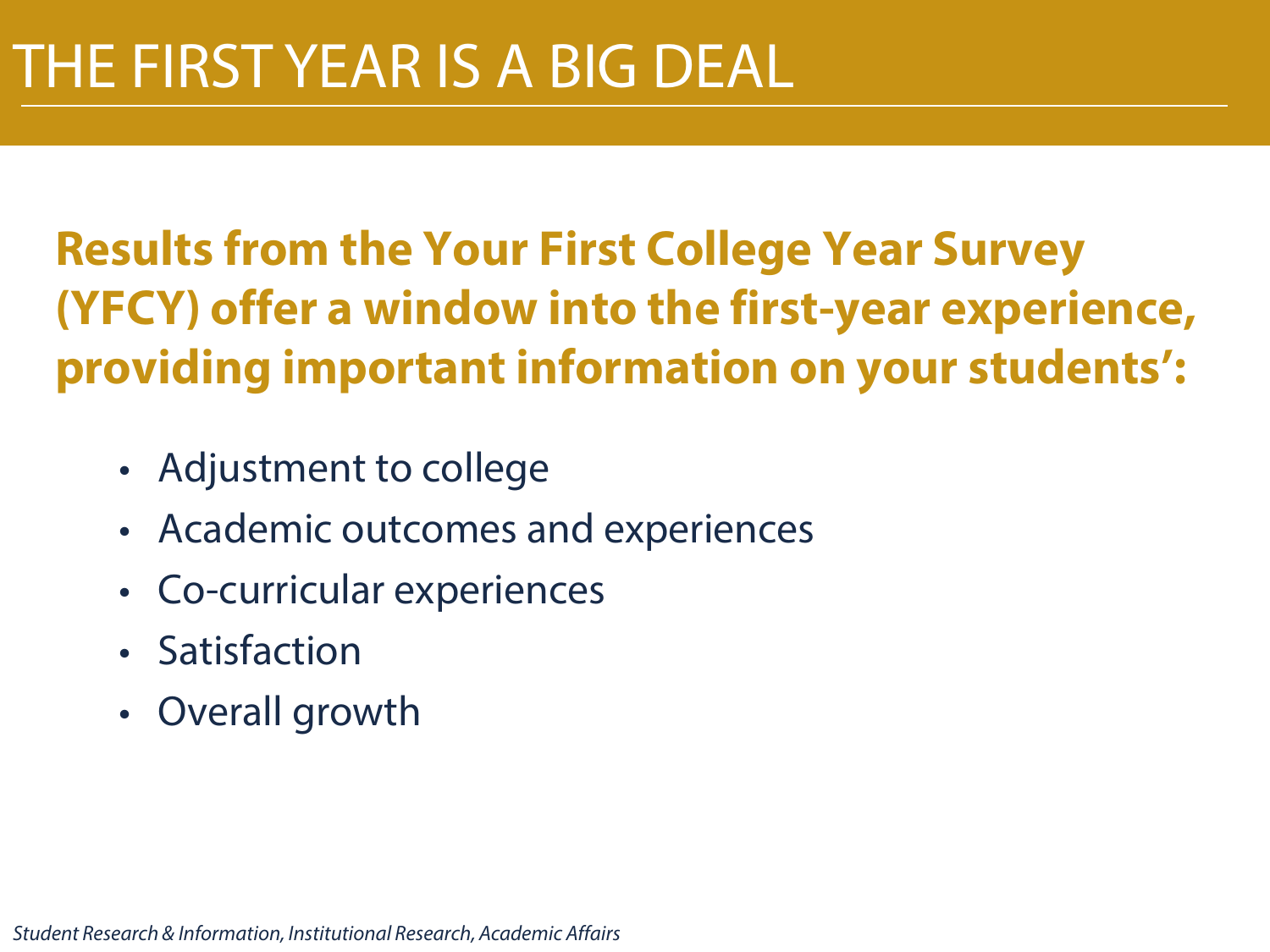

### **Table of Contents**

#### **Demographics**

**Race/Ethnicity and Sex Sexual Orientation and Housing Type Financing College**

#### **Adjustment to College**

**Academic Adjustment Navigational Action Sense of Belonging Health and Wellness**

#### **Academic Outcomes and Experiences**

**Academic Self-Concept Habits of Mind Faculty Interaction Academic Validation General Interpersonal Validation Academic Disengagement Academic Outcomes Academic Enhancement Experiences Active and Collaborative Learning** 

*Student Research & Information, Institutional Research, Academic Affairs* 3

#### **Co-Curricular Experiences**

**Social Agency Civic Engagement Civic Awareness Pluralistic Orientation**

#### **Diversity and Campus Climate Positive Cross-Racial Interaction Negative Cross-Racial Interaction**

**Campus Climate and Diversity Satisfaction with Campus Diversity**

#### **Satisfaction**

**Satisfaction with Coursework Satisfaction with Academic Support Satisfaction with Services and Community Future Plans Overall Satisfaction**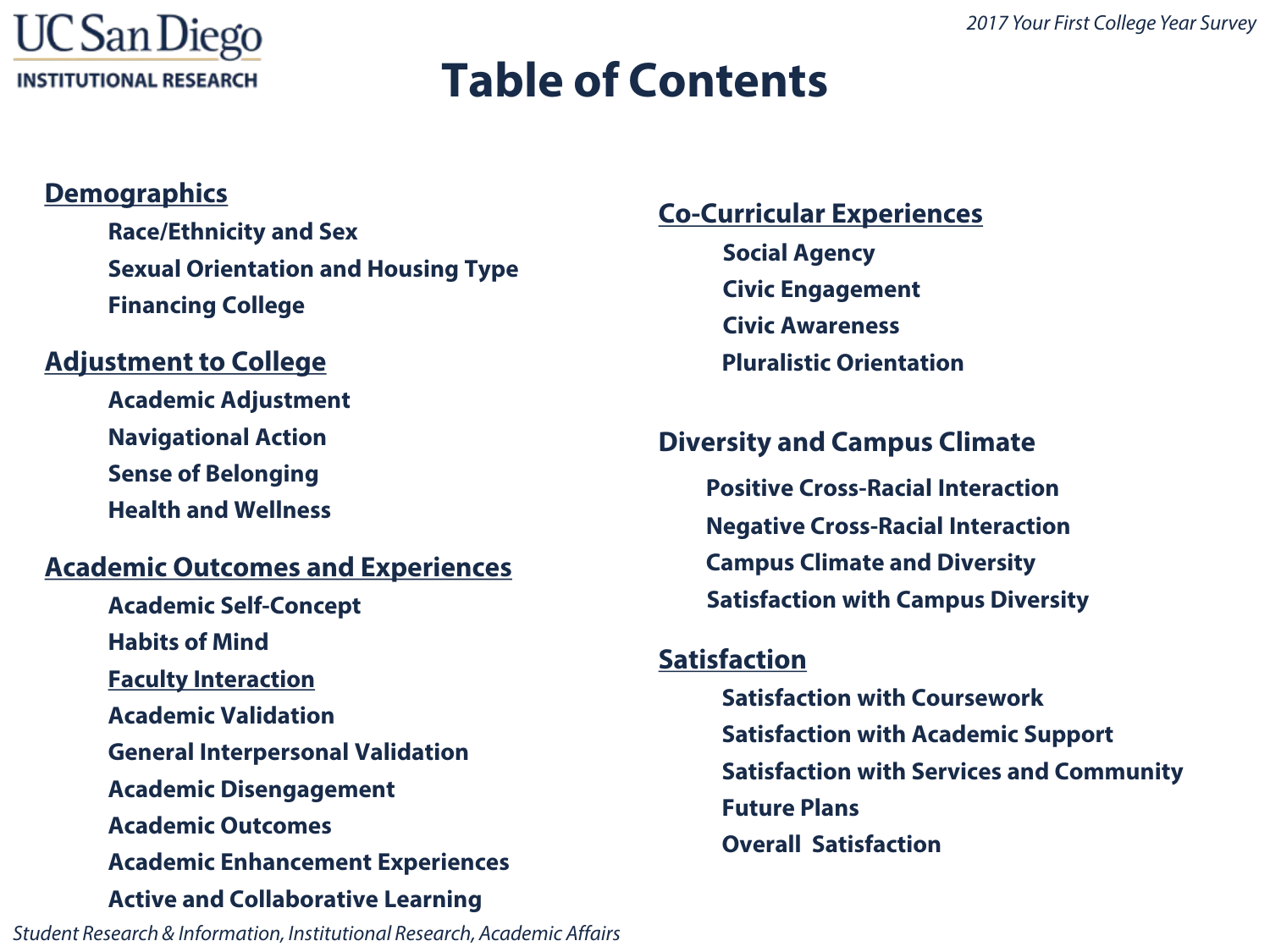

### **A Note about CIRP Constructs**

# **We use the CIRP Constructs throughout this PowerPoint to help summarize important information about your students from the YFCY.**

### **Constructs**

**Constructs statistically aggregate the results from CIRP questions that tap into key aspects of the college experience. They focus on student traits and institutional practices contributing to students' academic and social development.**

### **Longitudinal Constructs**

**Constructs that are included in the CIRP TFS and YFCY that measure change in your student population over time.**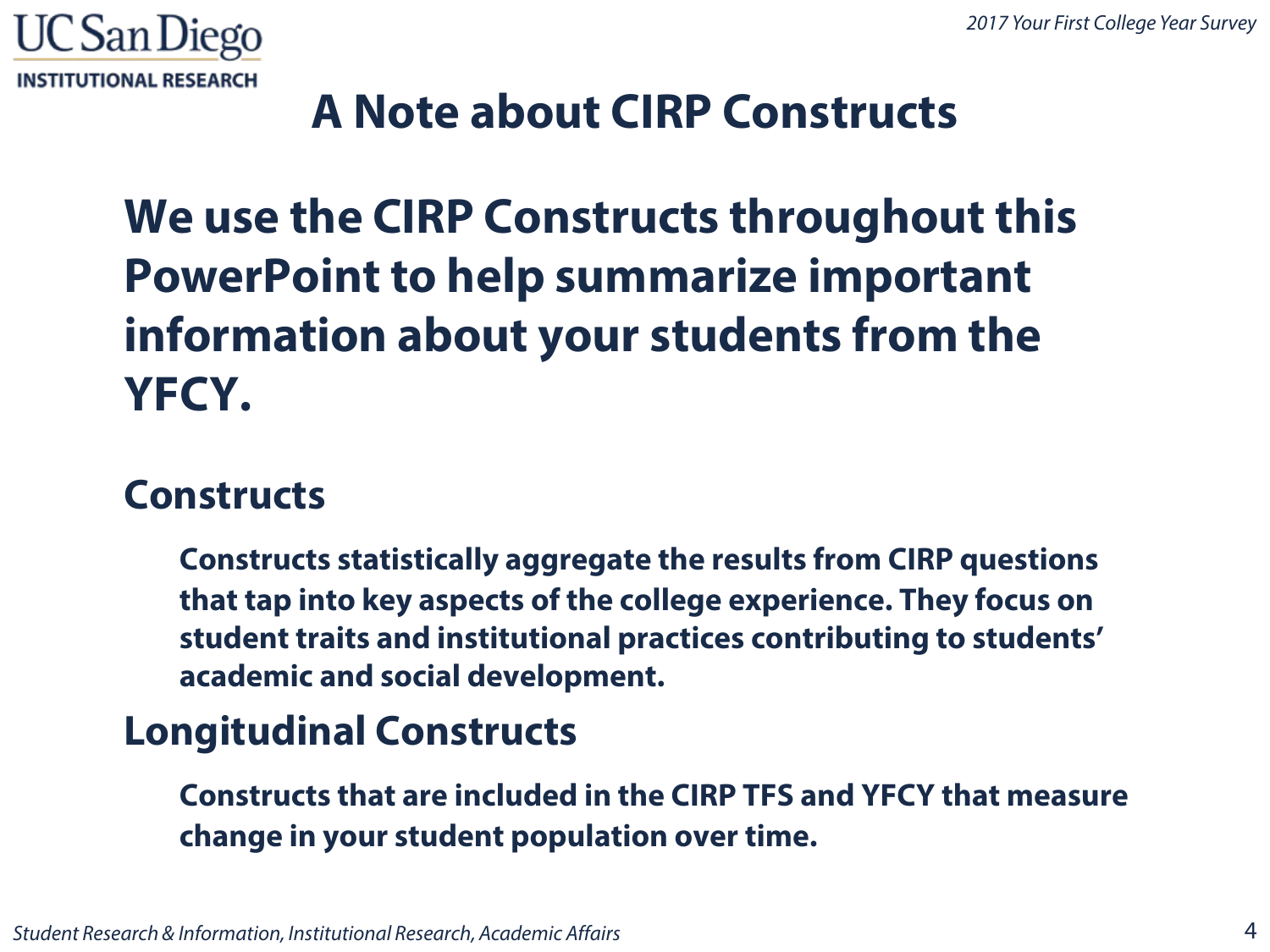

### **Demographics**

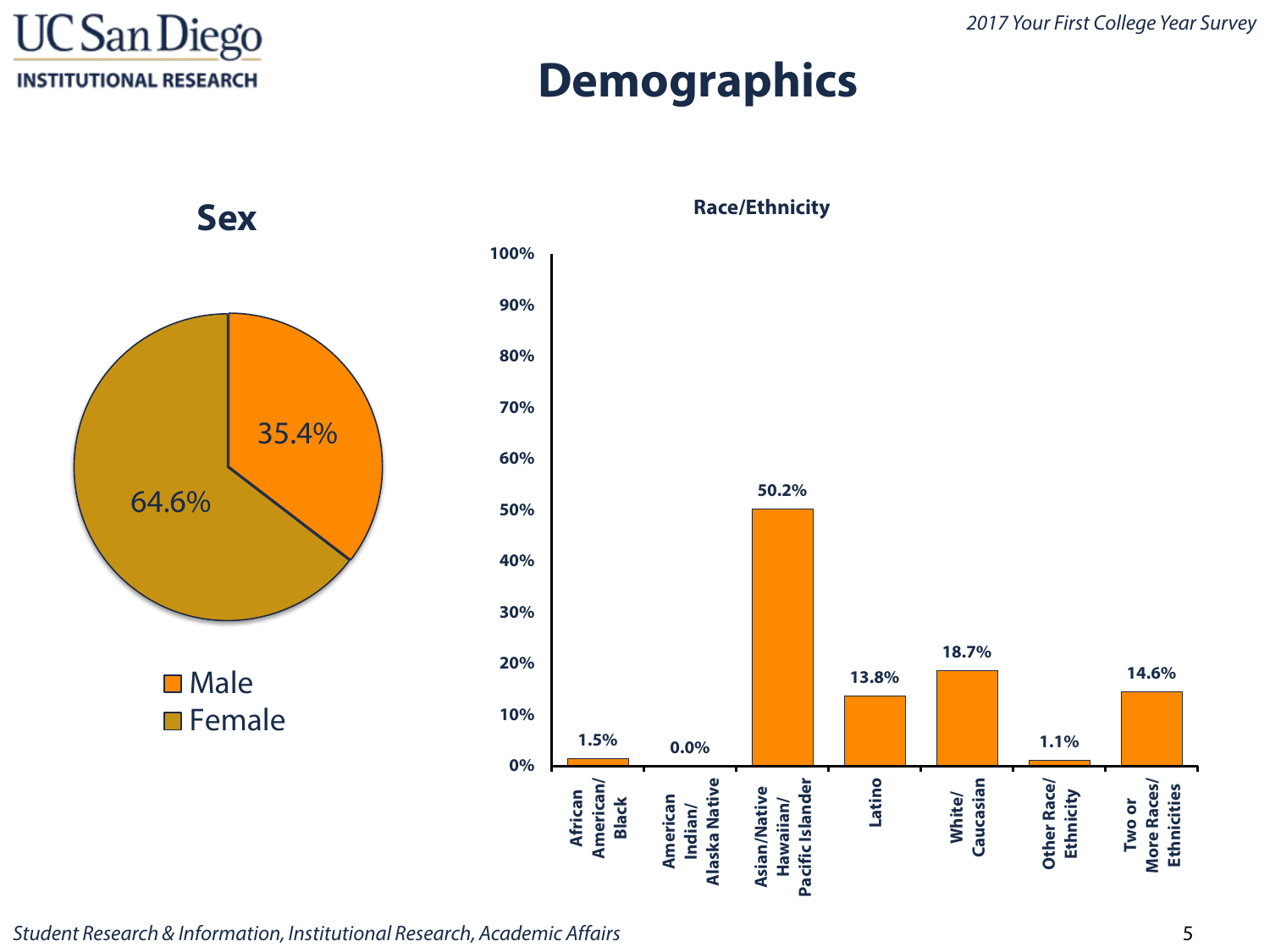### **UC San Diego INSTITUTIONAL RESEARCH**

### **Demographics - Gender**



UCSD 16 First-Time Freshmen 2017 YFCY UCSD

<sup>1</sup> Students who report gender identities as female or trans-female are reported here as women; students who report gender identities as male or trans-male are reported as men. Students who report gender identities as genderqueer/gender non-conforming or different identity are reported according to sex assigned at birth: females reported as women; males reported as men. For more information, see https://lgbt.ucsd.edu/education/FAQs.html.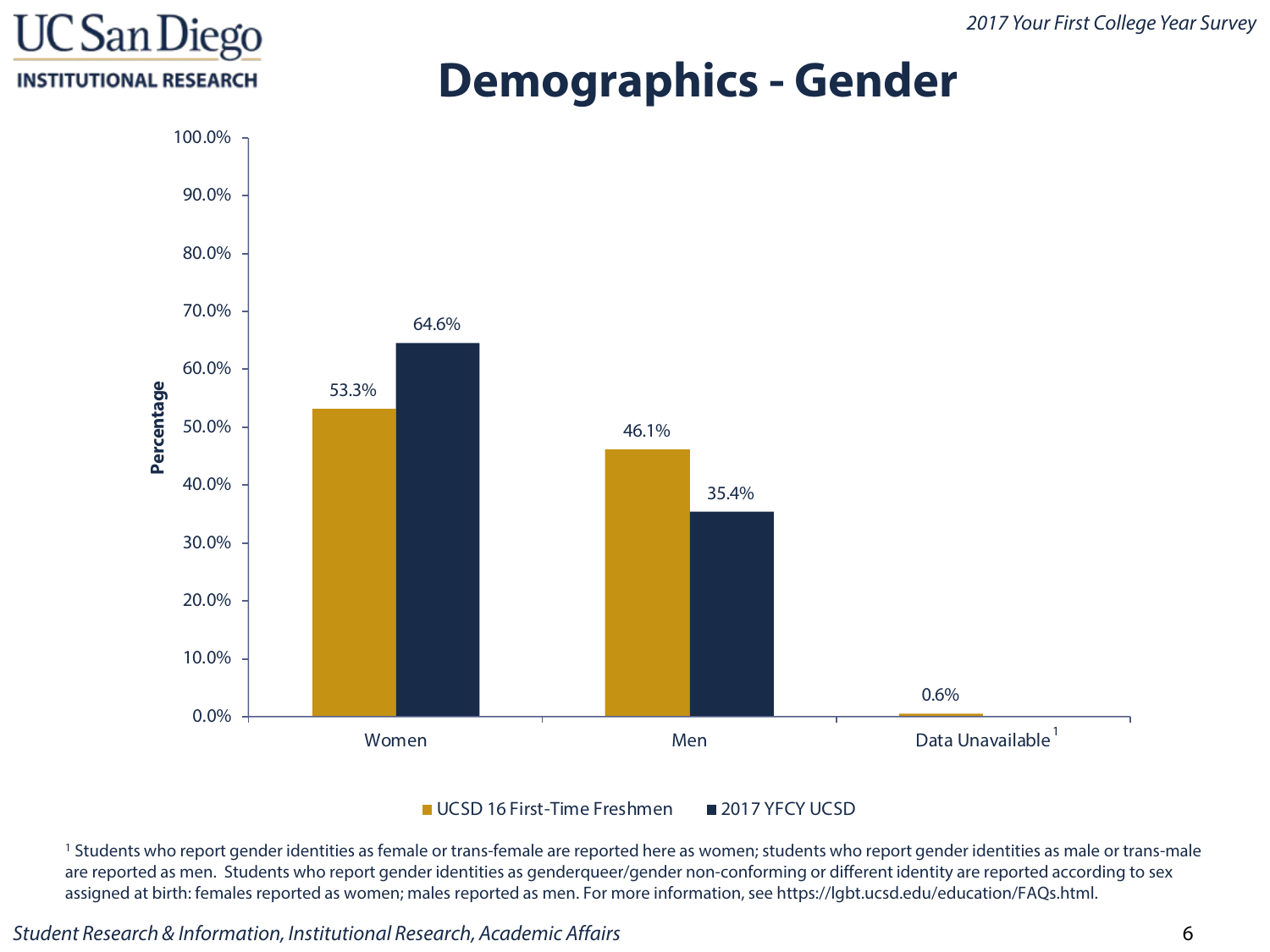

### **Demographics - Ethnicity**

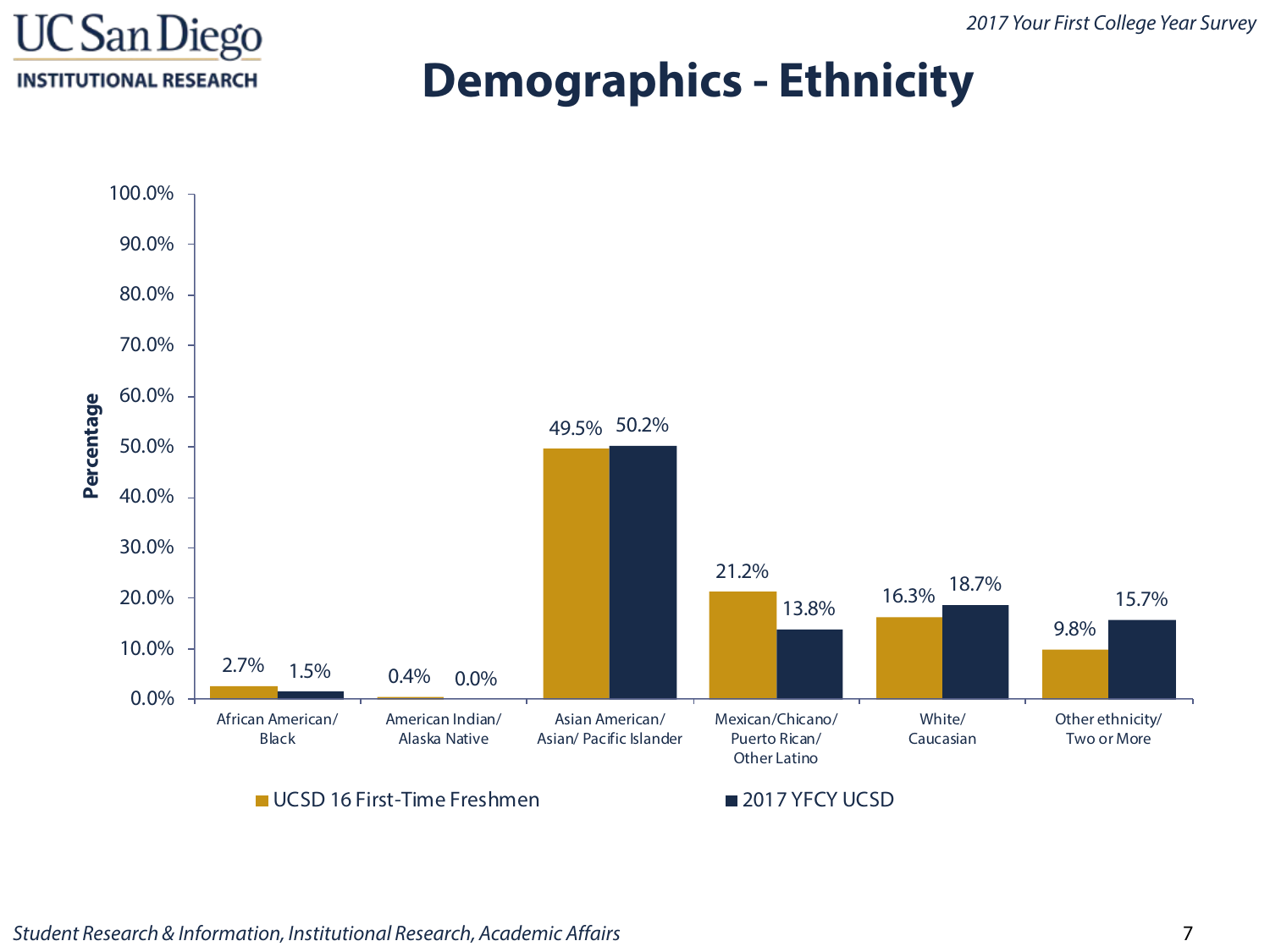

### **Demographics**

#### **Sexual Orientation**



**Housing**



All Other Responses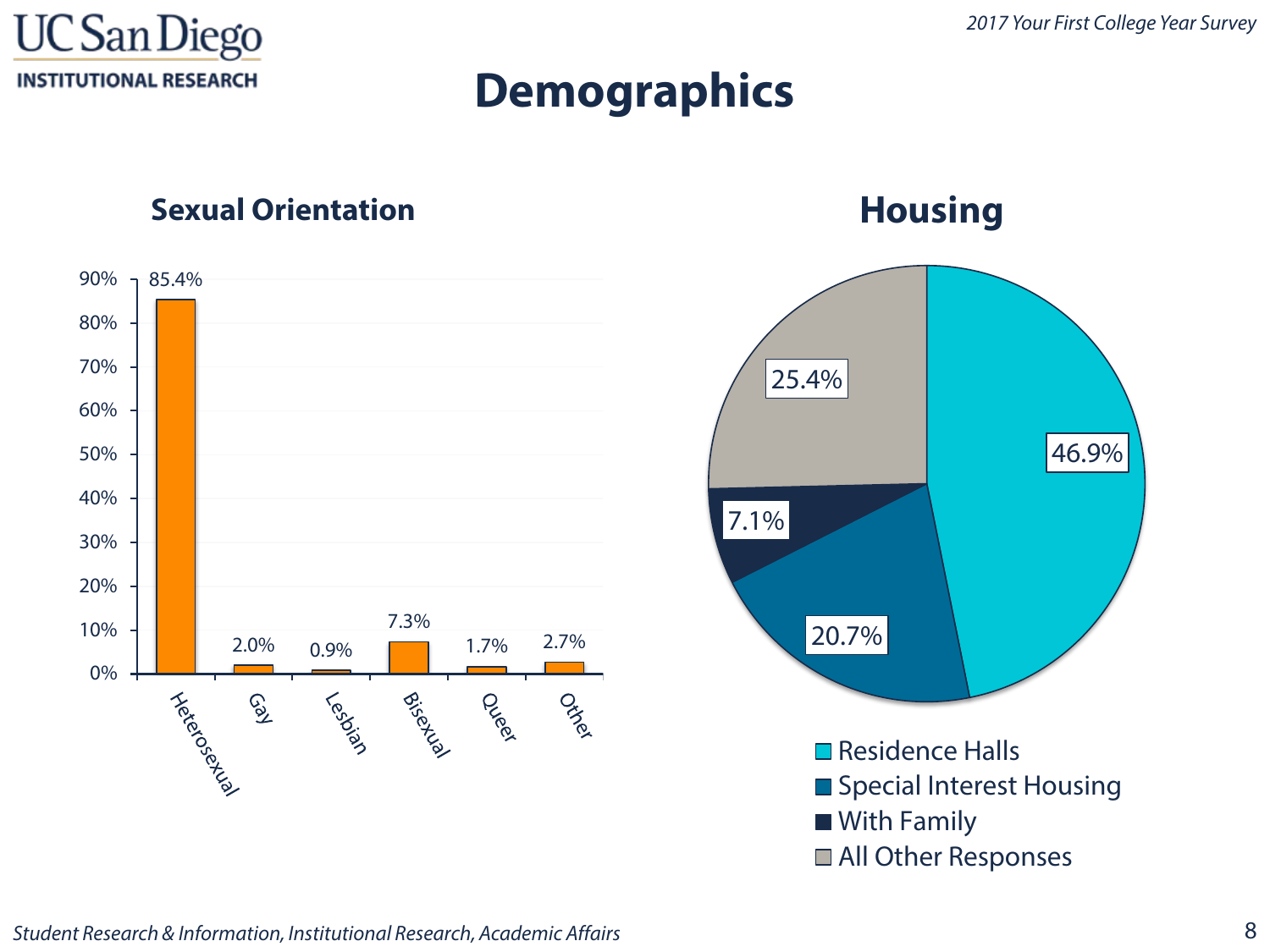

### **Financing College**

The percentage of students with at least some funds from these various sources.

Do you have any concern about your ability to finance your college education?

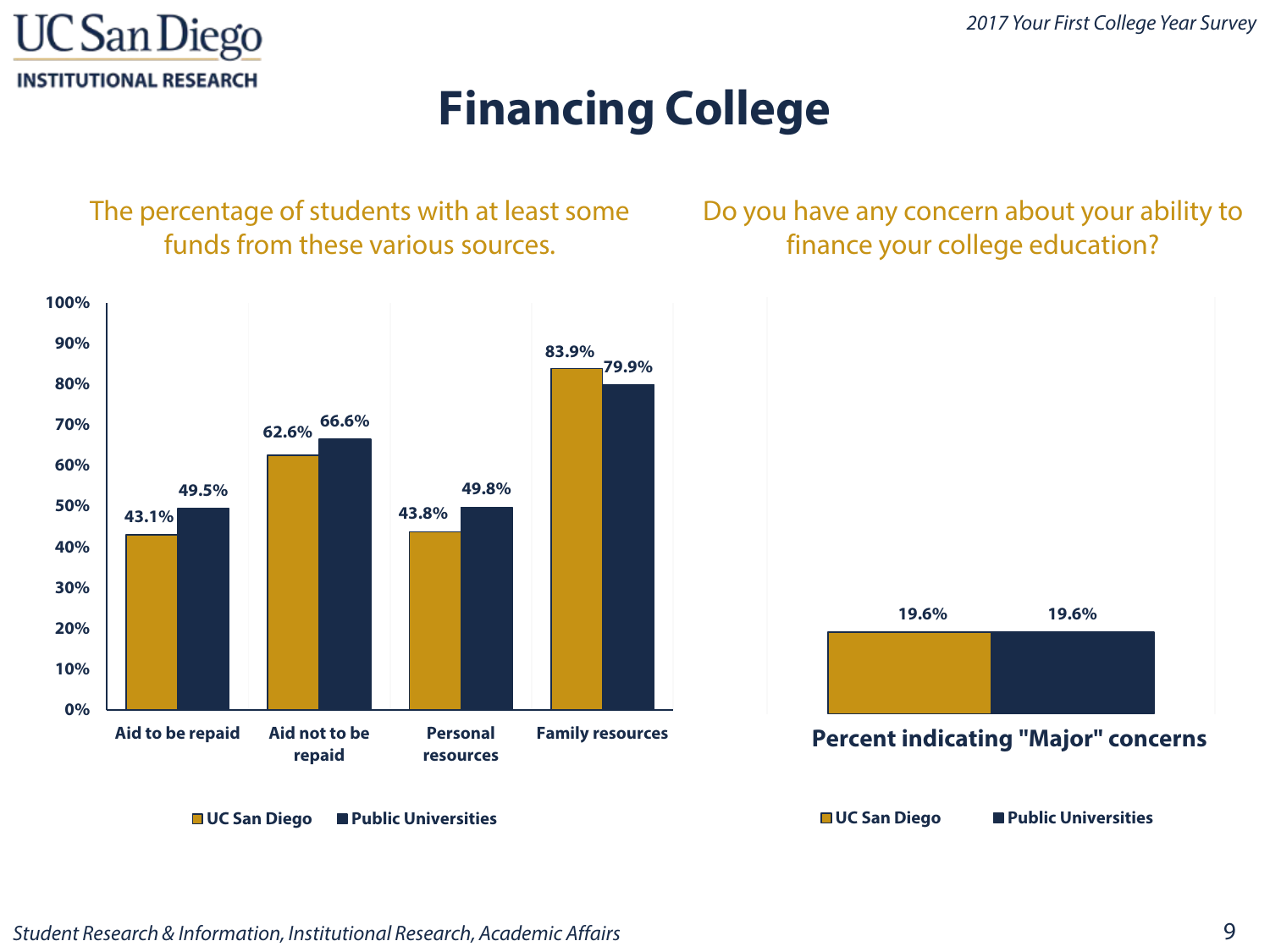

# Adjustment to College

### **Students' ability to adjust academically and socially plays a large role in student success, retention, and satisfaction.**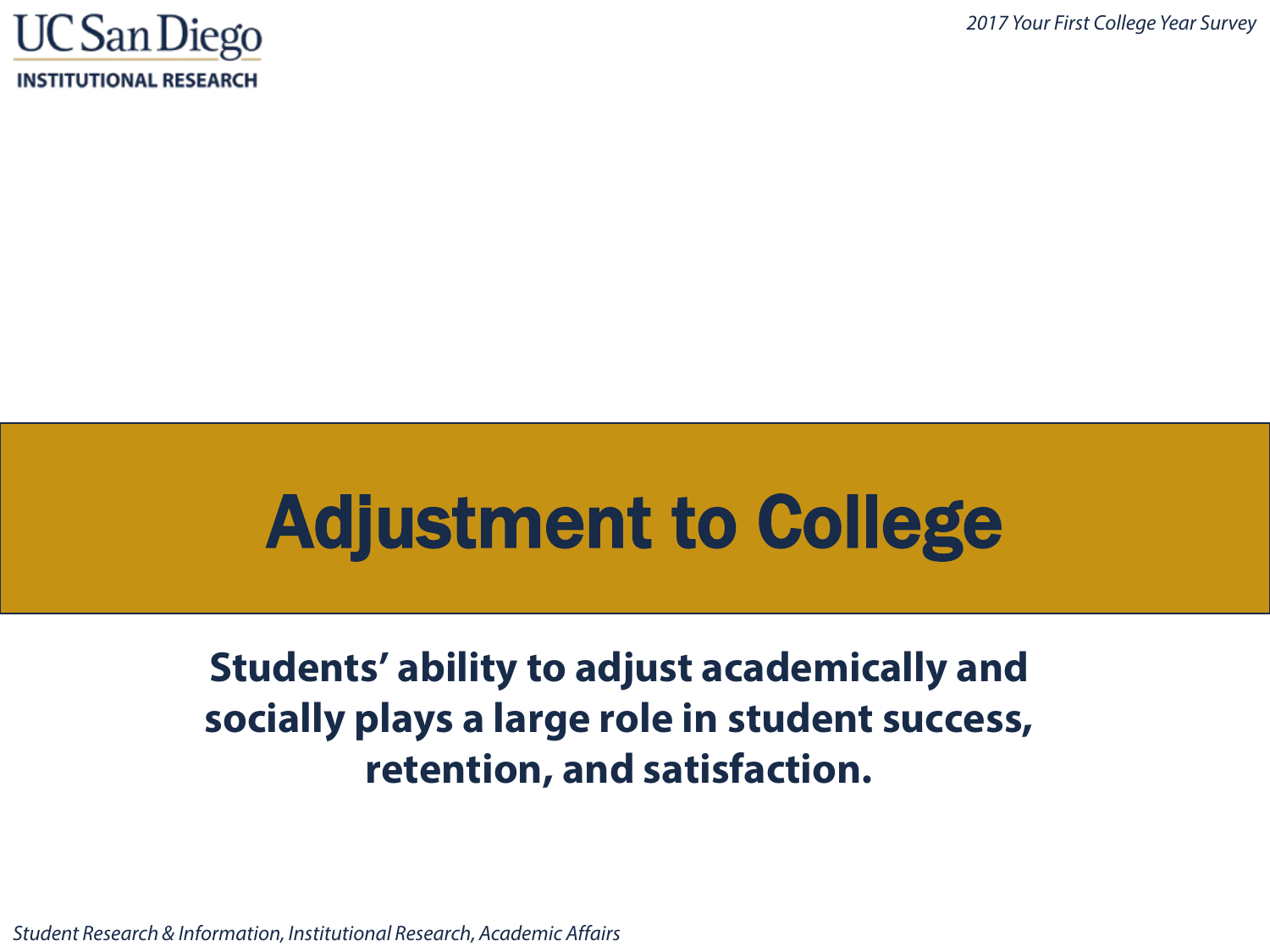

### **Academic Adjustment**

*Academic Adjustment* **measures the ease with which students adjust to the academic demands of college.**

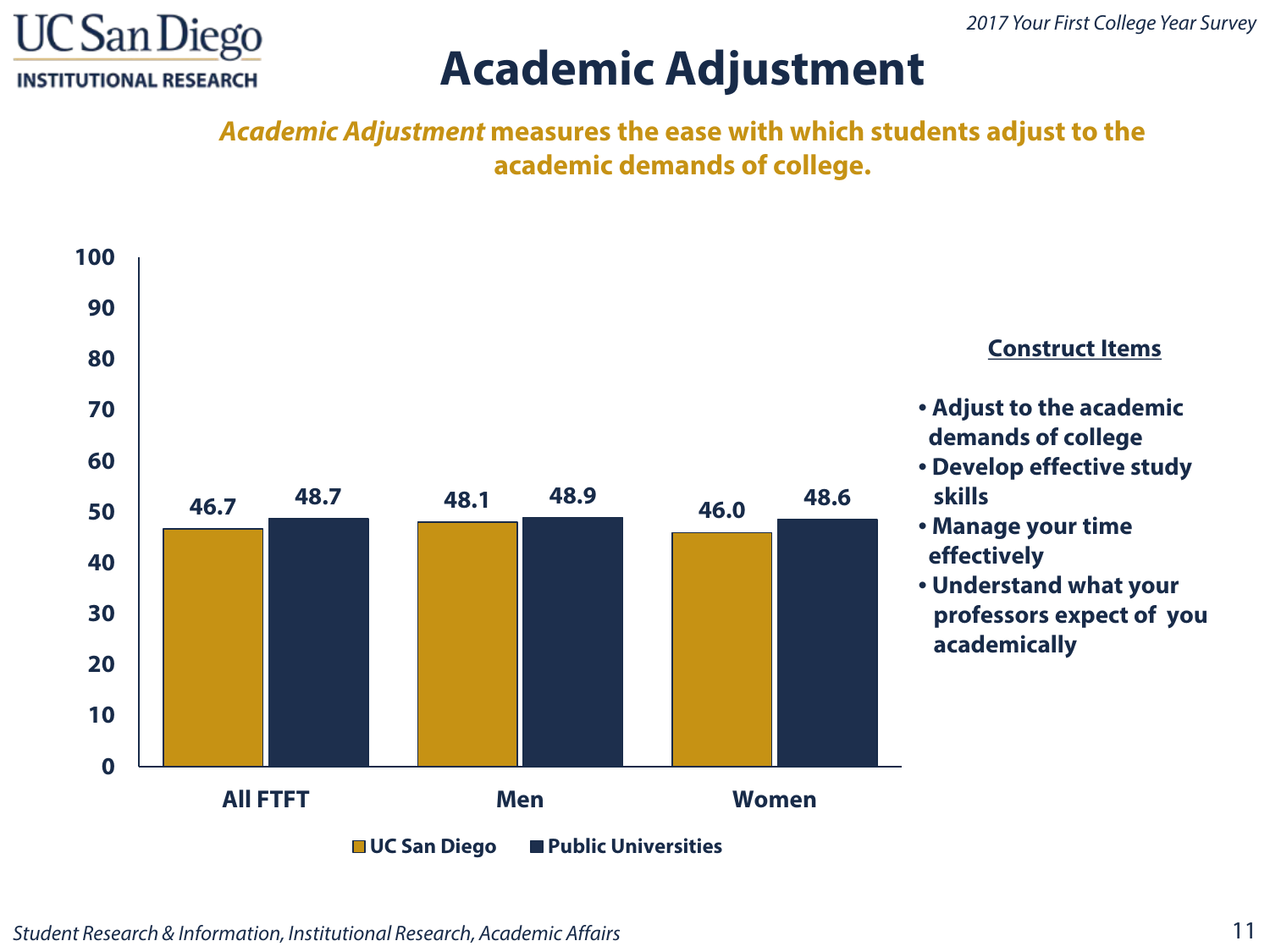

### Navigational Action

These items illustrate how often students participated in institutional programs or engaged in activities that would help them successfully traverse the institution.

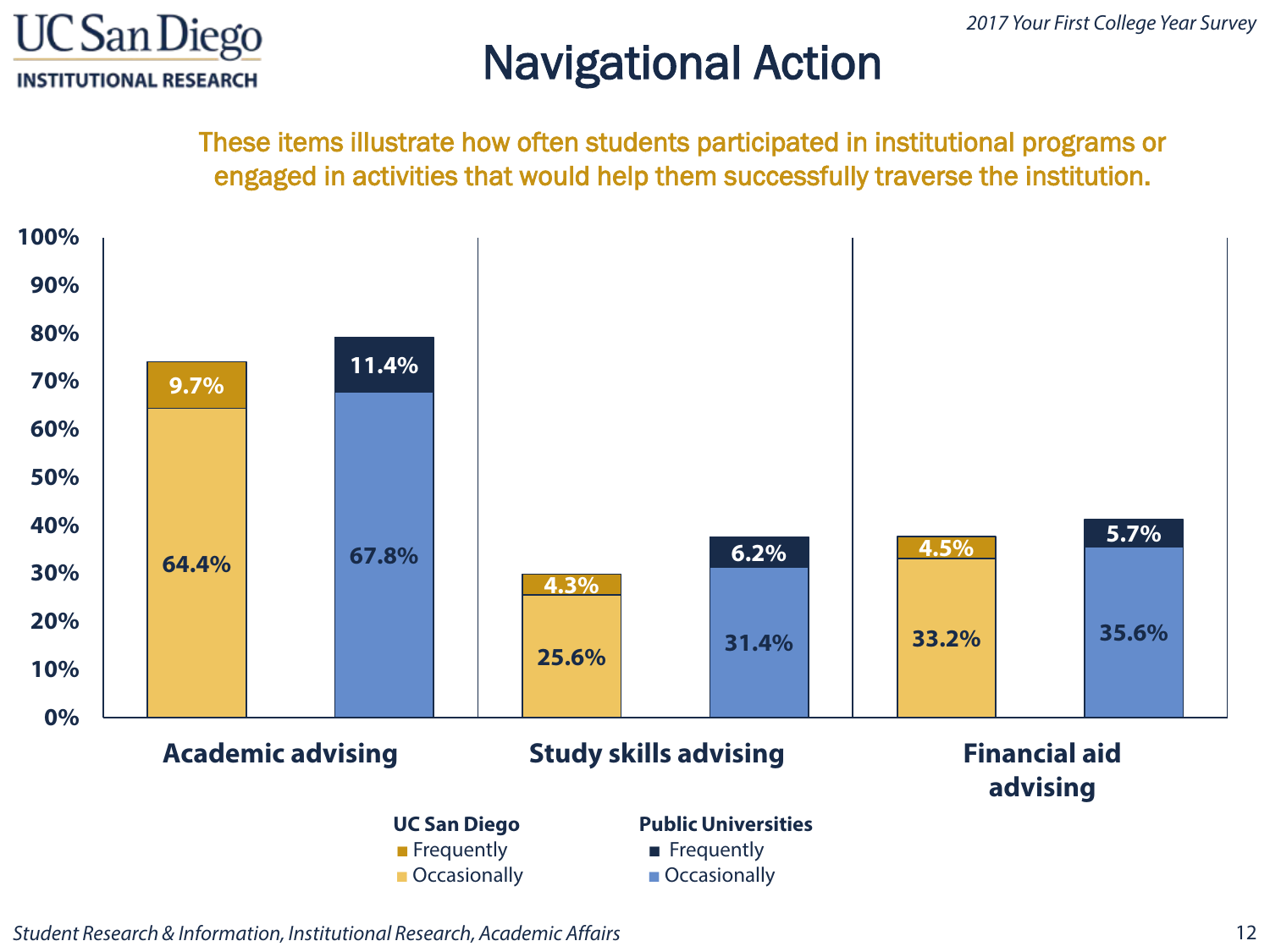

# **Navigational Action**

**These items illustrate how often students participated in institutional programs or engaged in activities that would help them successfully traverse the institution.**

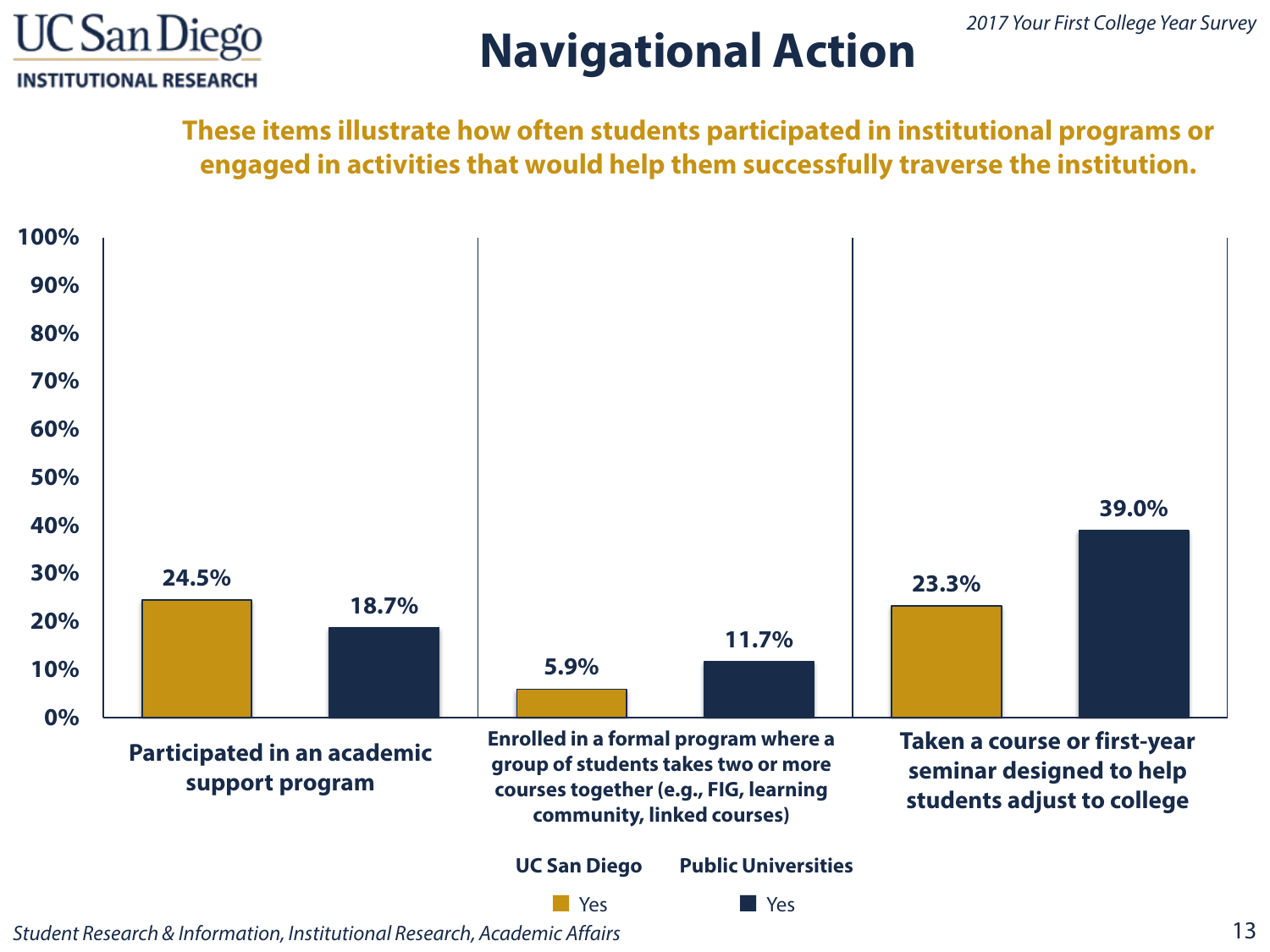

## **Sense of Belonging**

**The campus community is a powerful source of influence on students' development.**  *Sense of Belonging* **measures the extent to which students feel a sense of academic and social integration on campus.**

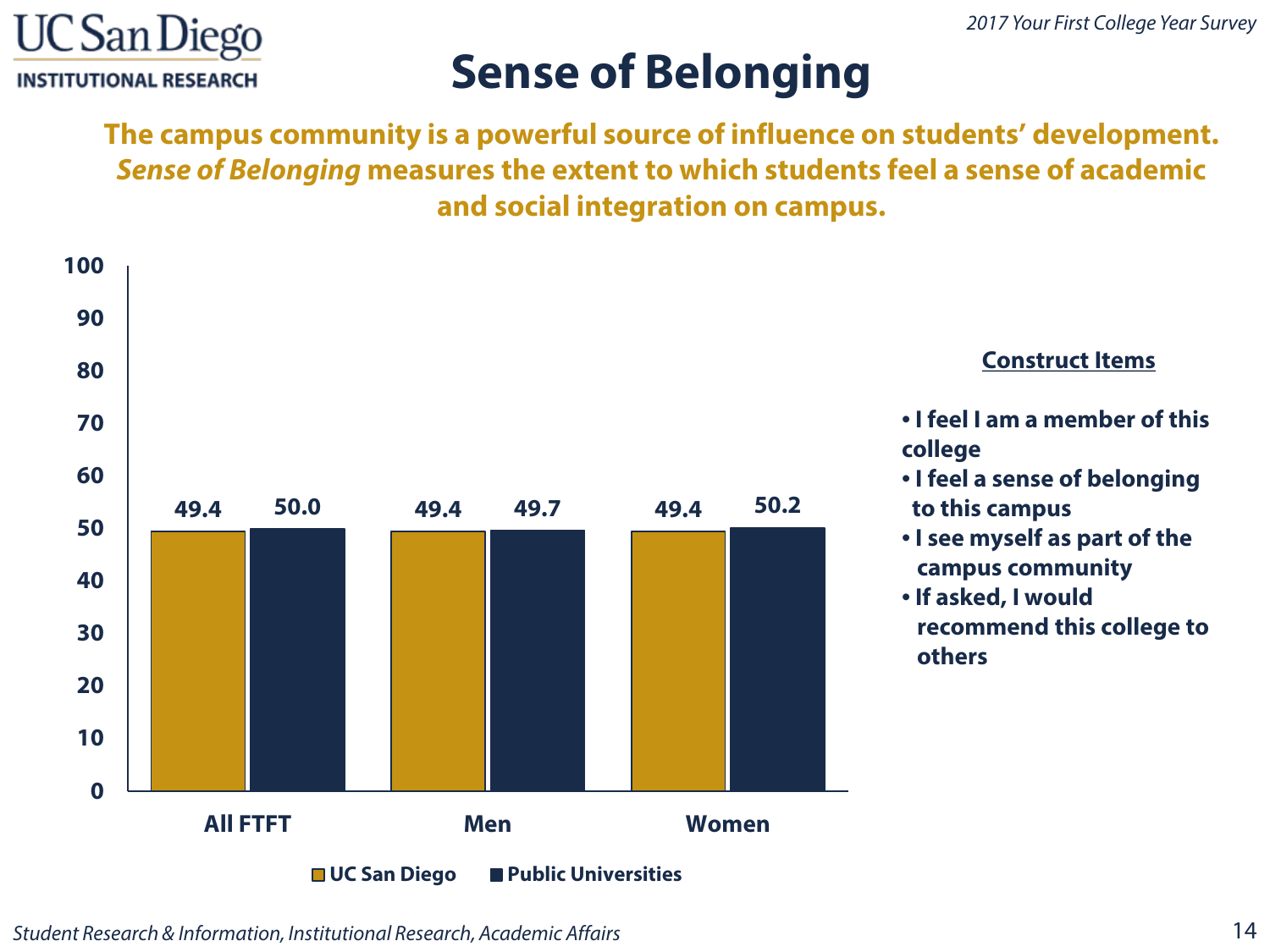

### **Health and Wellness**

**Students' physical and emotional well-being can affect many important aspects of the student experience including academic performance and persistence. These items gauge student behaviors, attitudes, and experiences related to health and wellness. 43.2% 42.7% 44.1% 44.5% 55.5% 52.5% 46.7% 41.7% 50.5% 51.4% 25.7% 23.5% 22.5% 19.8% 25.9% 21.6% 0% 10% 20% 30% 40% 50% 60% 70% 80% 90% 100% Felt overwhelmed by all you had to do Felt depressed Lonely or homesick Isolated from campus life UC San Diego ■** Frequently **Public Universities ■** Frequently

**■** Occasionally

■ Occasionally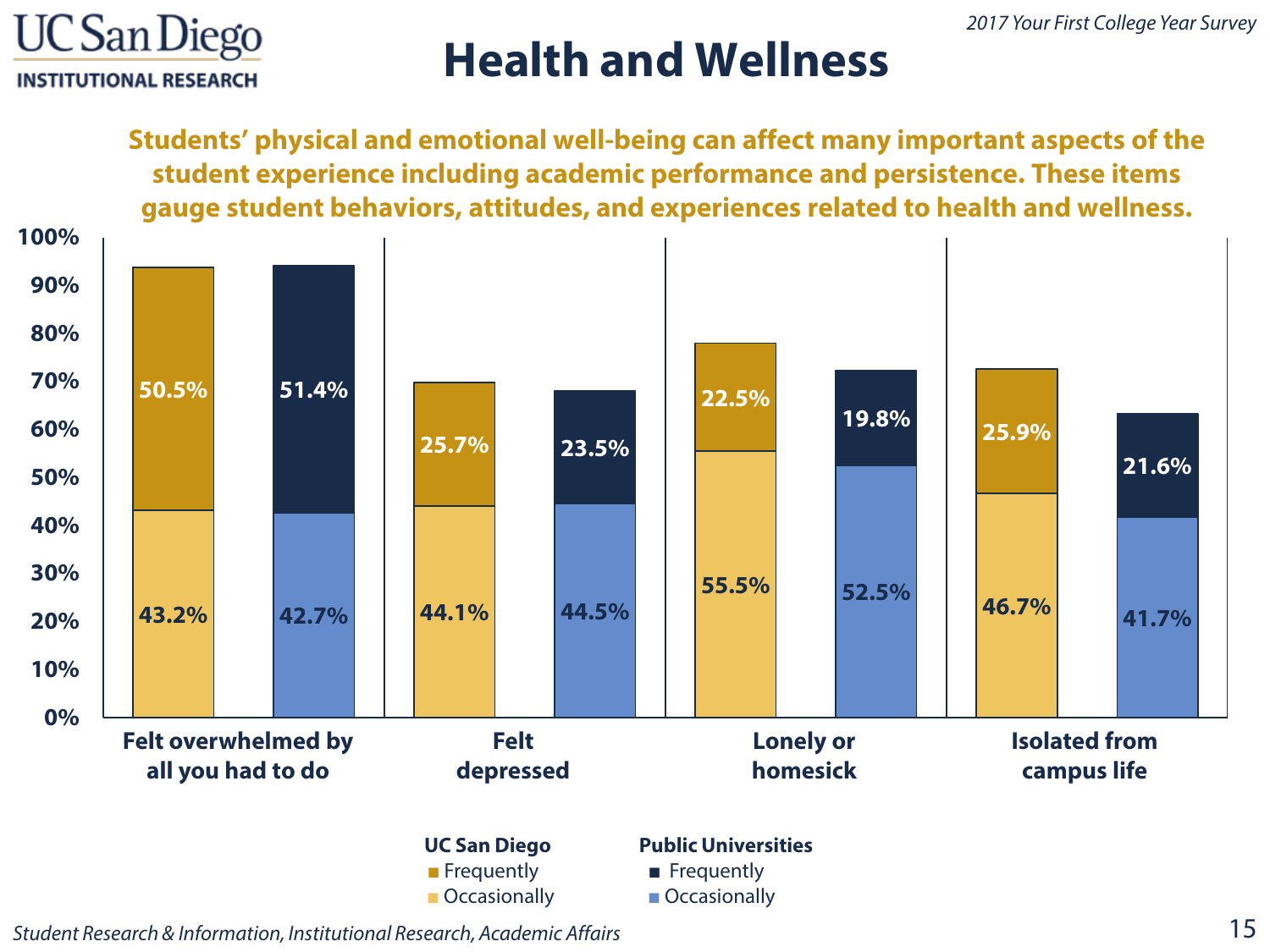

### **Health and Wellness**

**Students' physical and emotional well-being can affect many important aspects of the student experience including academic performance and persistence. These items gauge student behaviors, attitudes, and experiences related to health and wellness. 27.2% 26.1% 46.4% 42.6% 58.4% 59.0% 60.9% 62.2% 2.8% 2.5% 16.9% 13.5% 20.9% 18.5% 22.0% 19.7% 0% 10% 20% 30% 40% 50% 60% 70% 80% 90% 100% Unsafe on this campus Worried about your health Had adequate sleep Maintained a healthy diet UC San Diego ■** Frequently **■** Occasionally **Public Universities ■** Frequently ■ Occasionally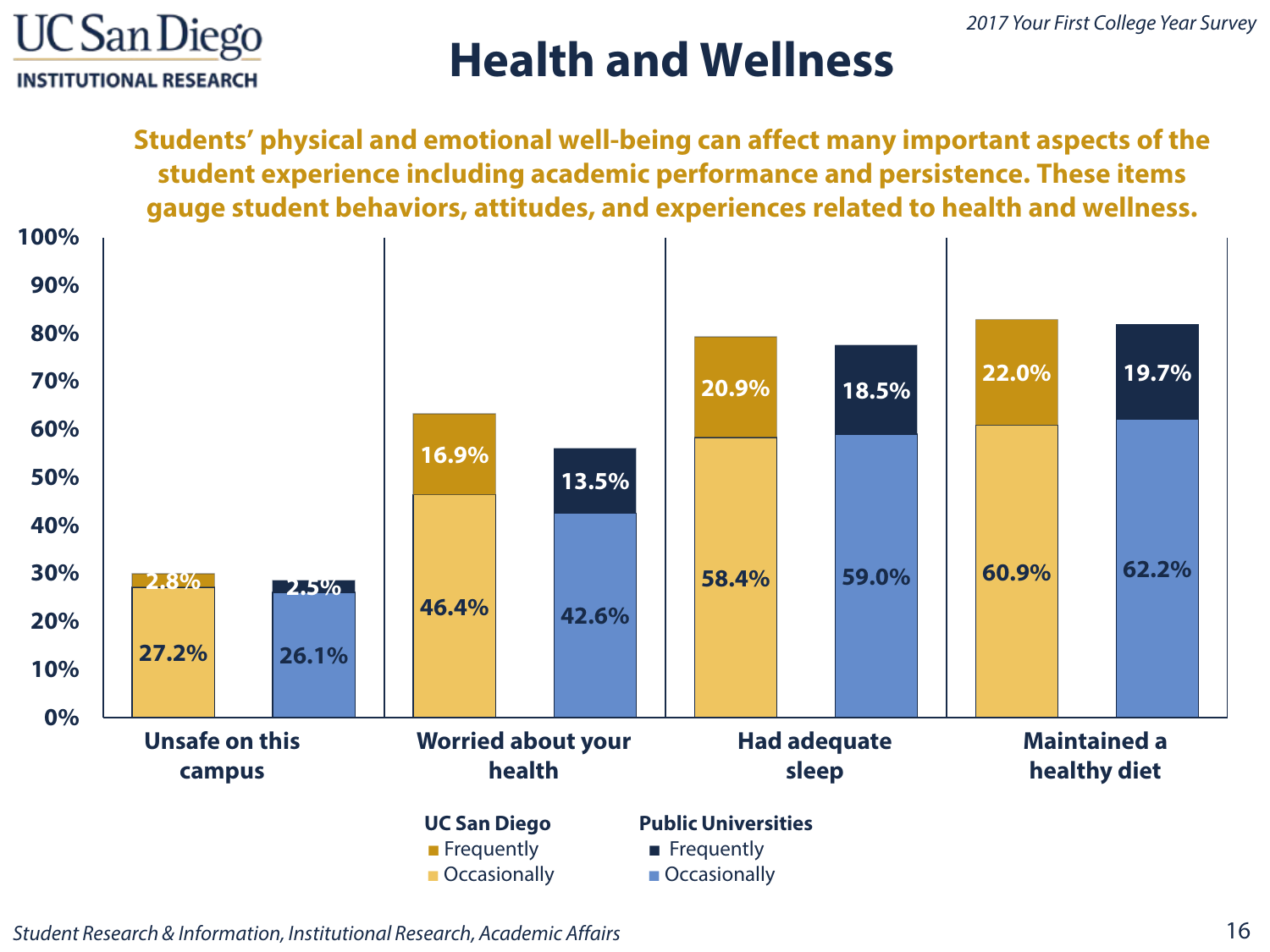

### Health and Wellness

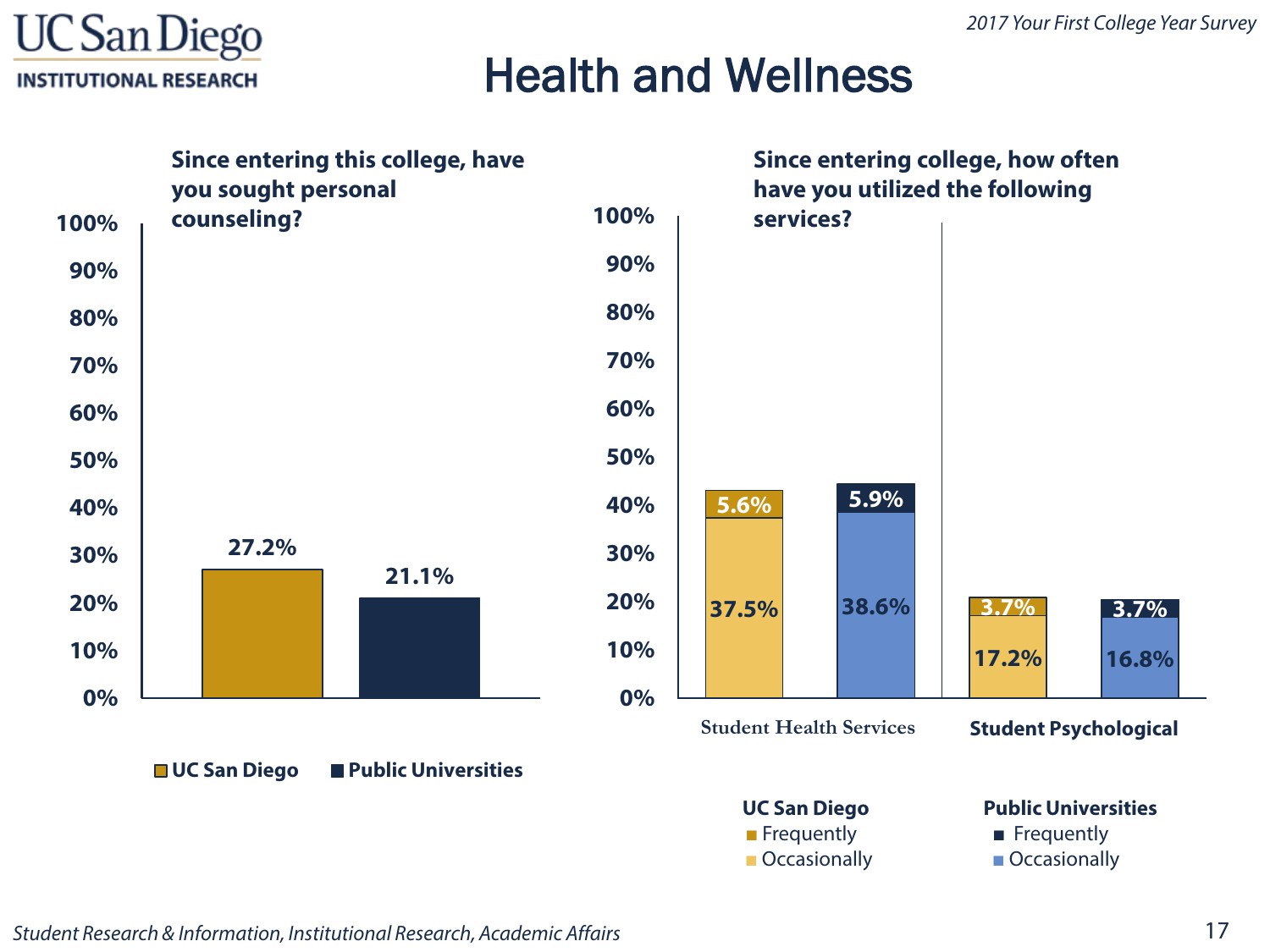

# **Academic Outcomes and Experiences**

### **Students develop skills, knowledge, and abilities through their experiences both in and out of the classroom.**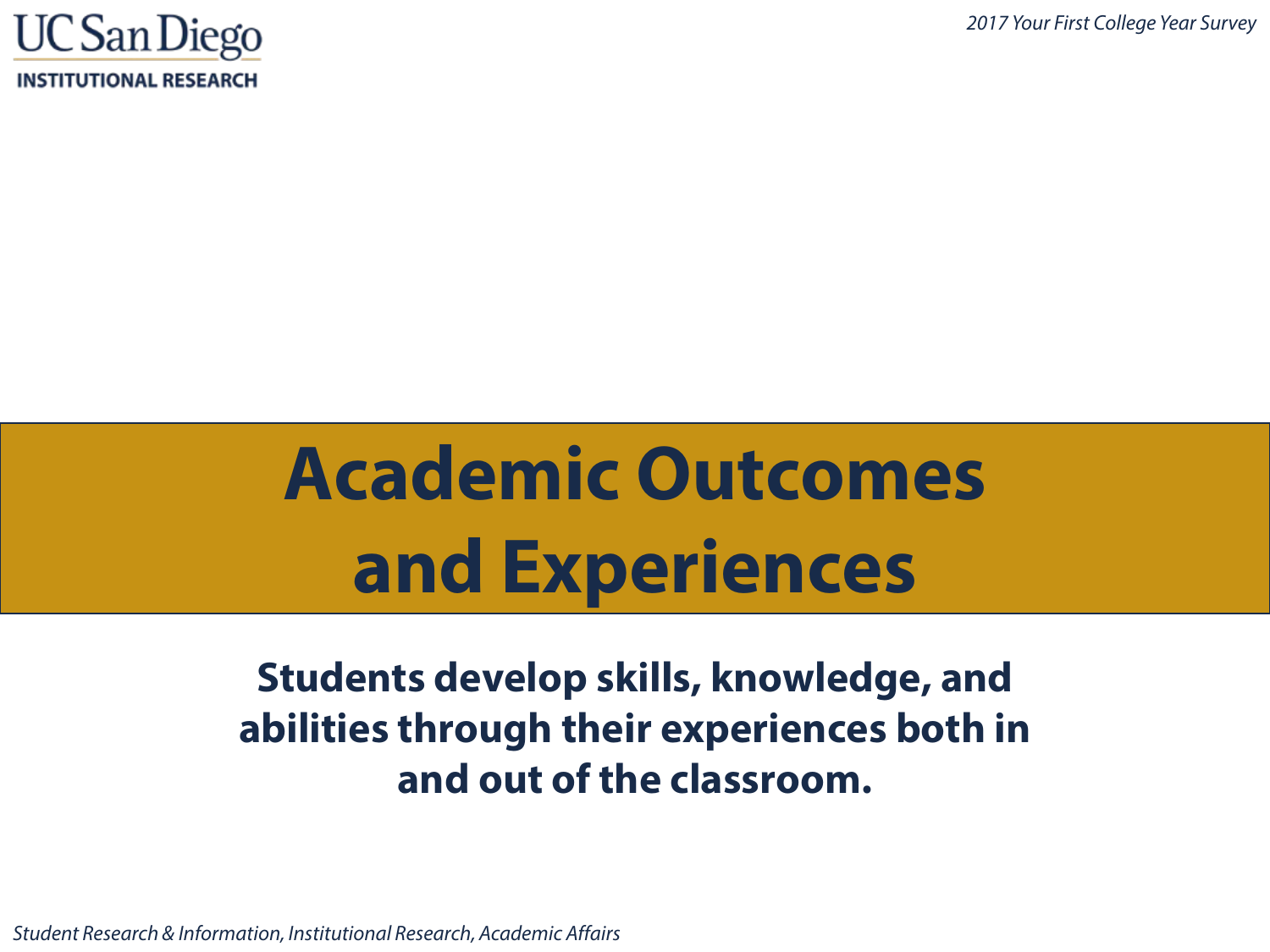

### **Academic Self-Concept**

*Academic Self-Concept* **is a unified measure of students' beliefs about their abilities and confidence in academic environments.**

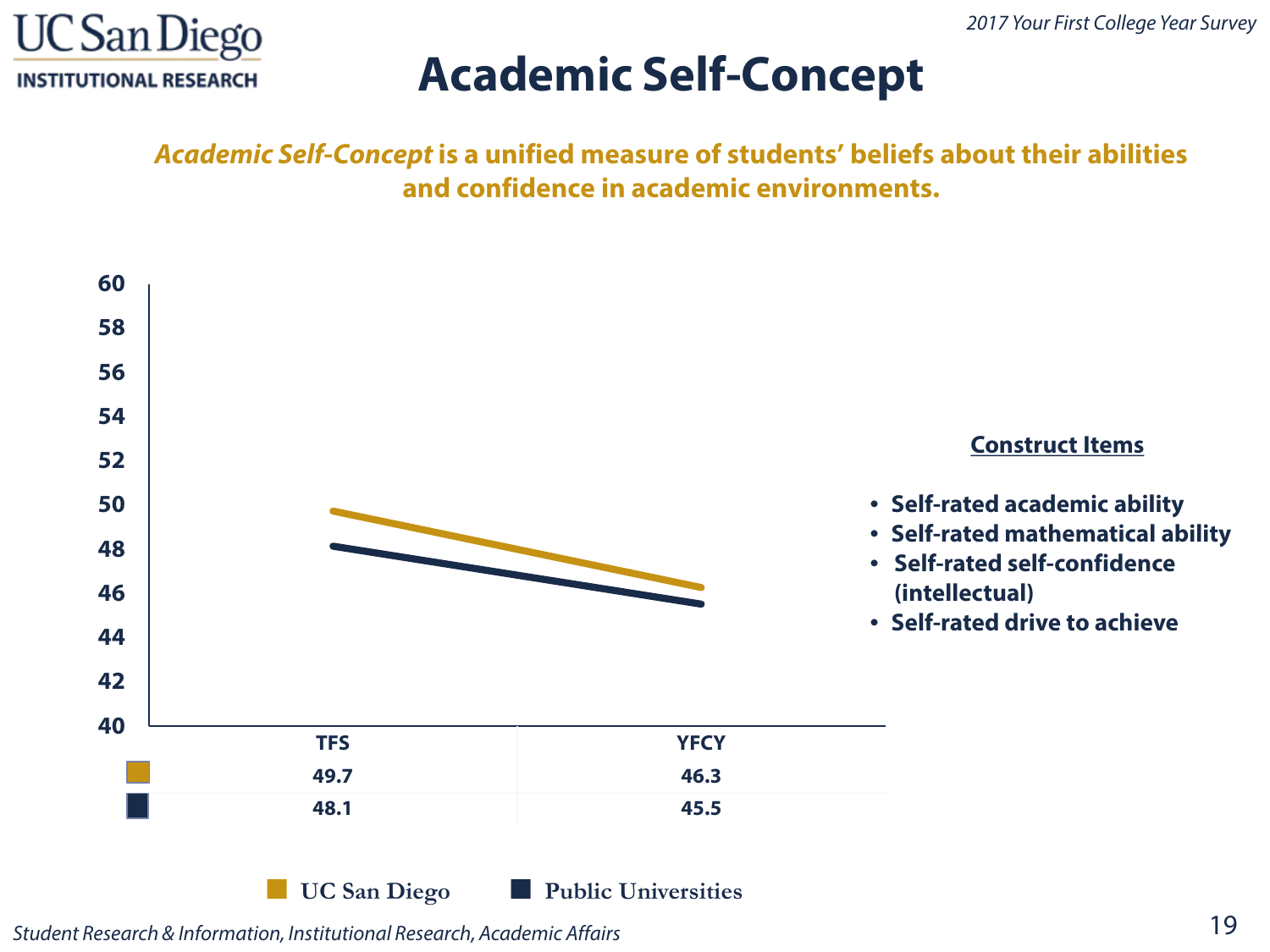

# **Habits of Mind**

*Habits of Mind* **is a unified measure of the behaviors and traits associated with academic success. These learning behaviors are seen as the foundation for lifelong learning.**

#### **Construct Items**

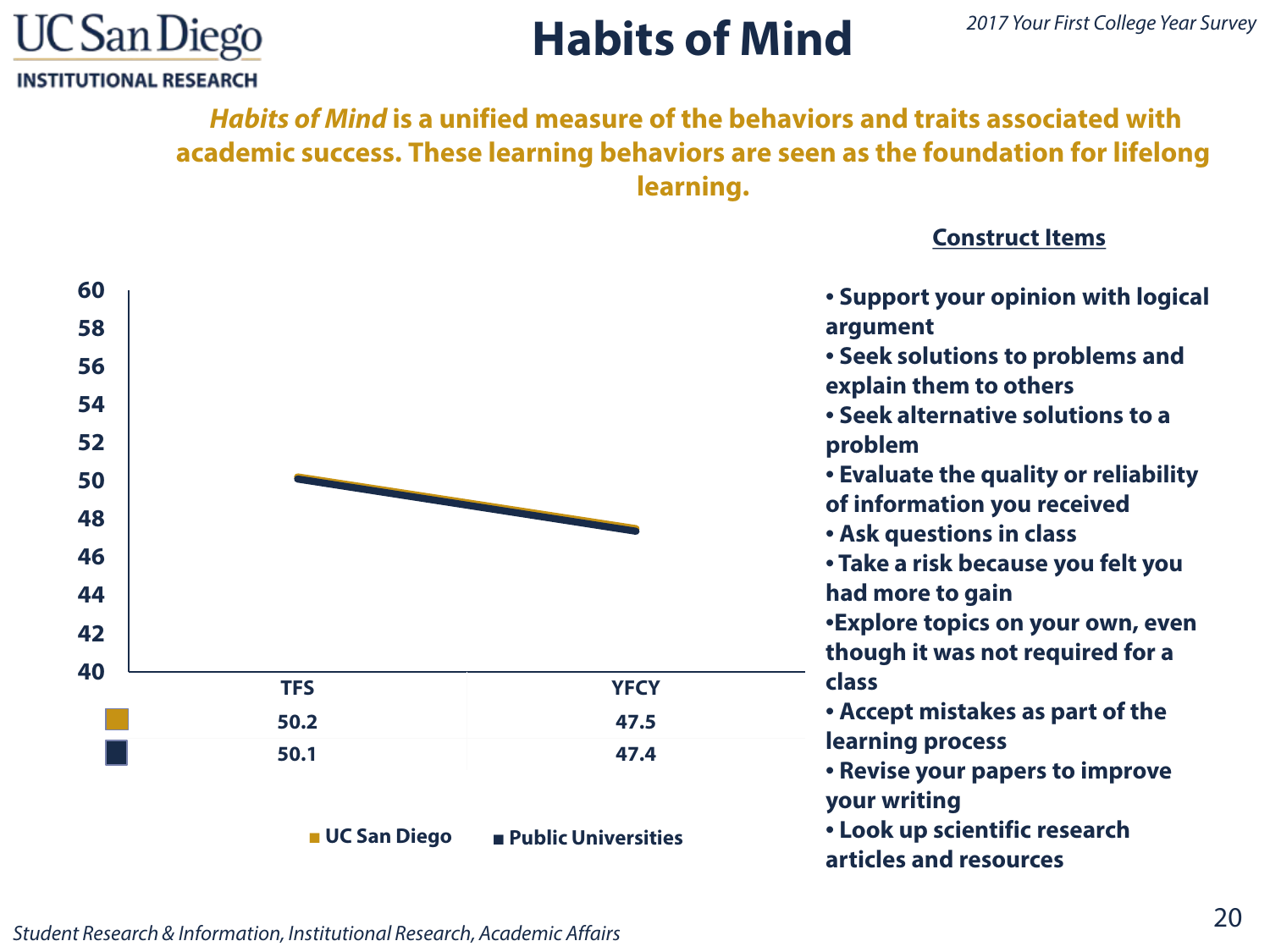

# **Faculty Interaction**

*Faculty Interaction: Contact and Communication* **measures the amount and type of interactions students have with faculty that are appropriate for the first year of college, as well as satisfaction with these issues.**

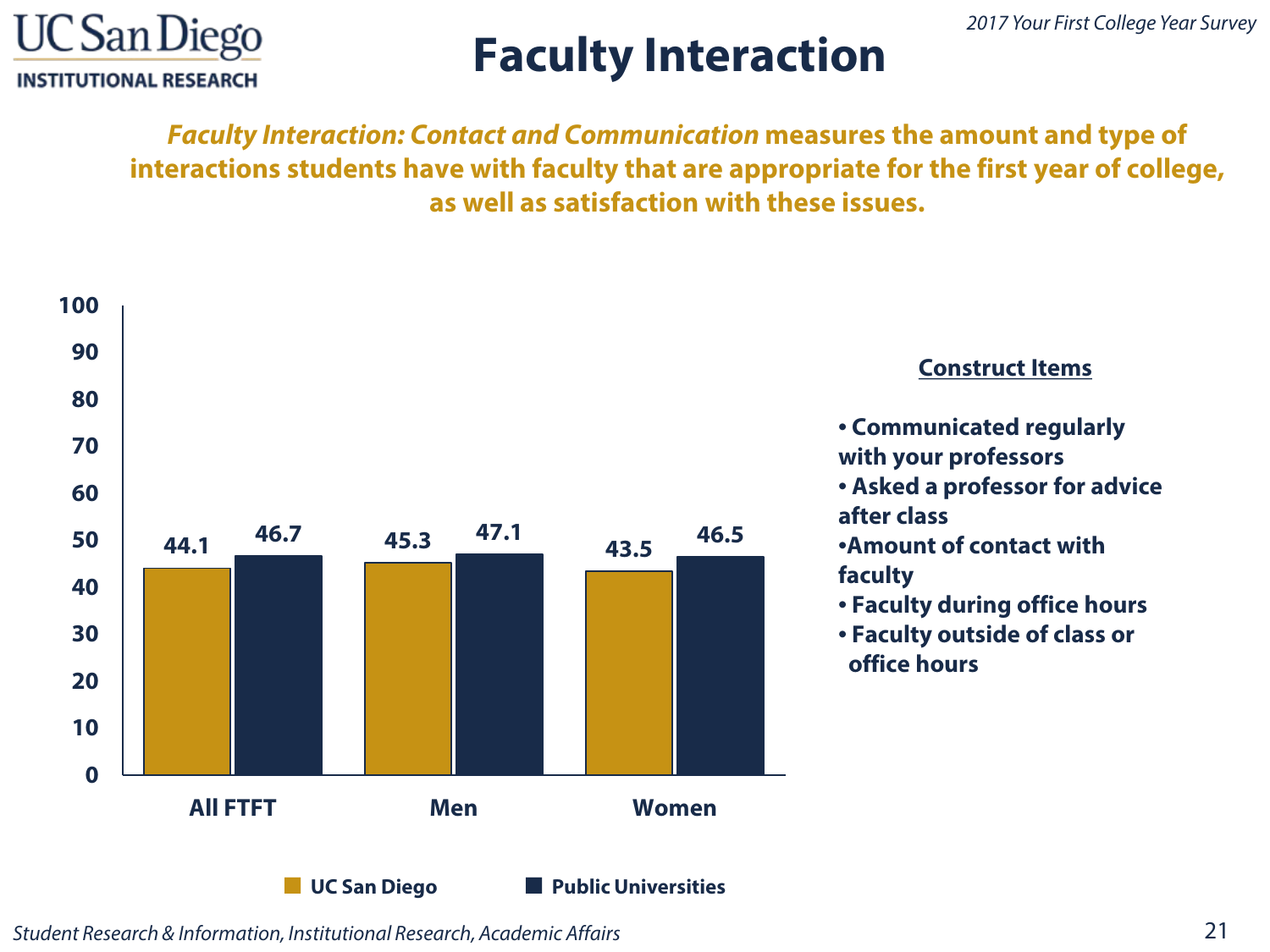

### **Academic Validation**

**Faculty interactions in the classroom can foster students' academic development. These items measure the extent to which students' view of faculty actions in class reflects concern for their academic success.**

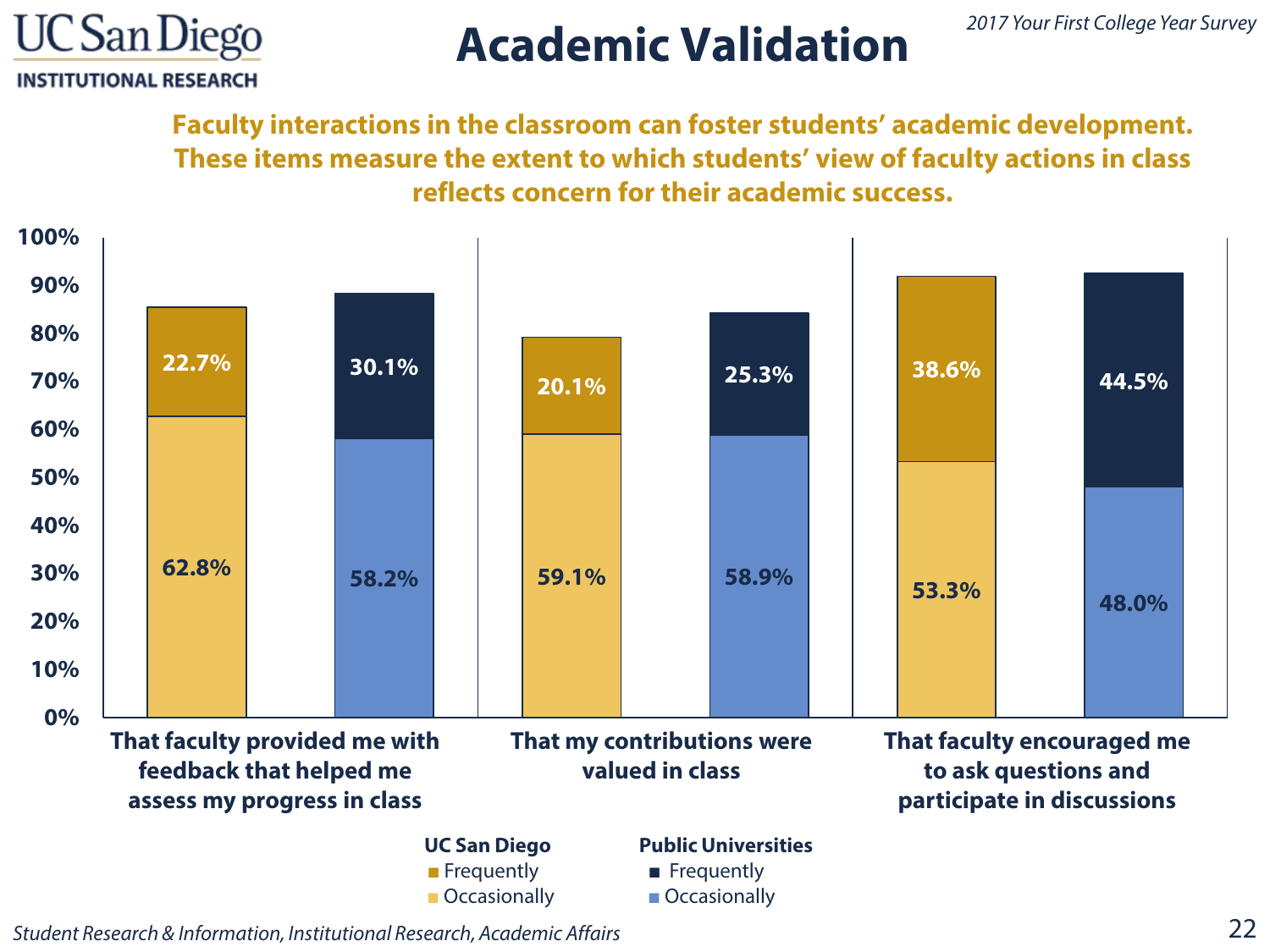

### **General Interpersonal Validation**

**These items measure the extent to which students believe faculty and staff provide attention to their development.**

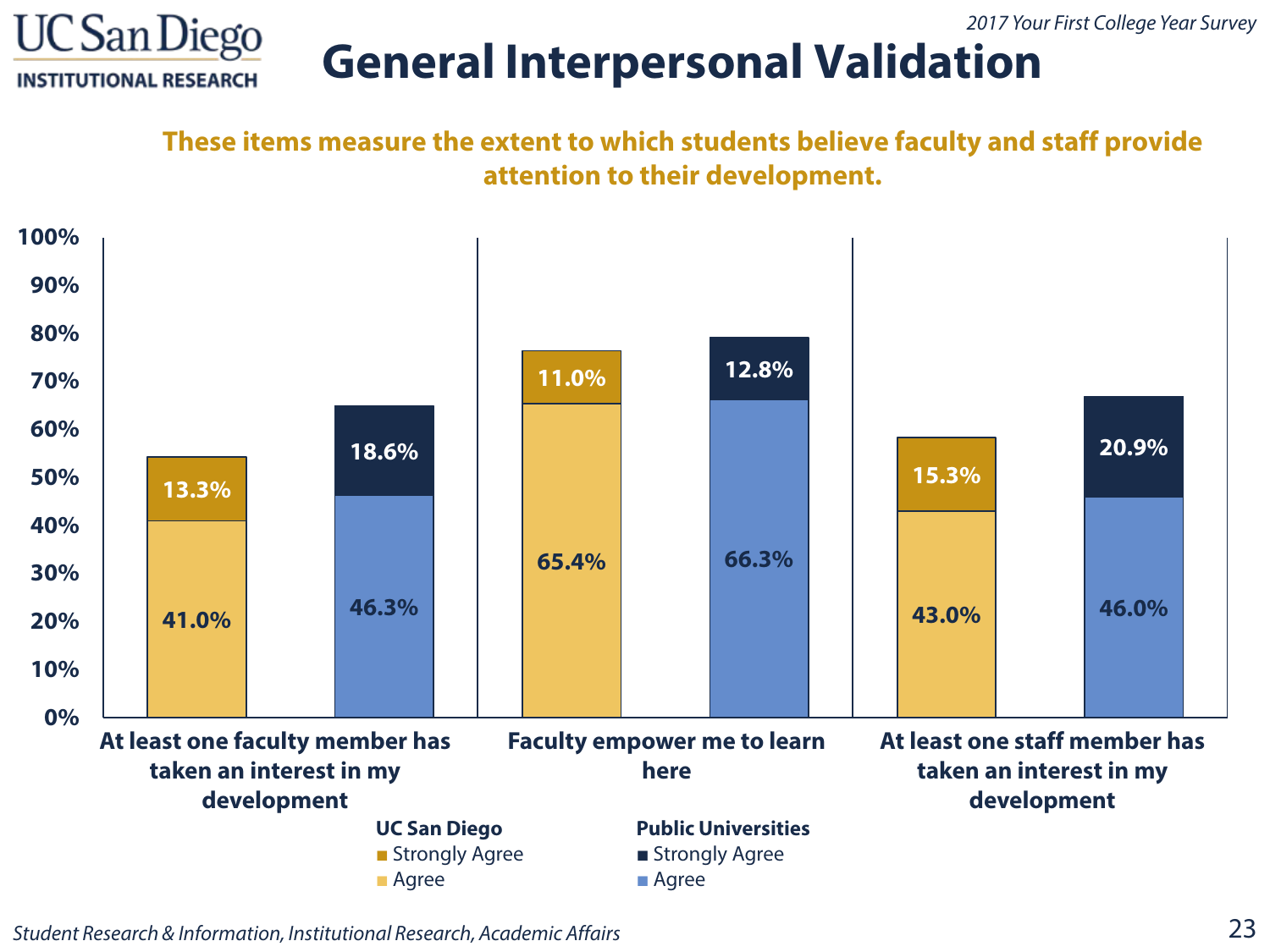

### **Academic Disengagement**

*Academic Disengagement* **measures the extent to which students engage in behaviors that are inconsistent with academic success.** 

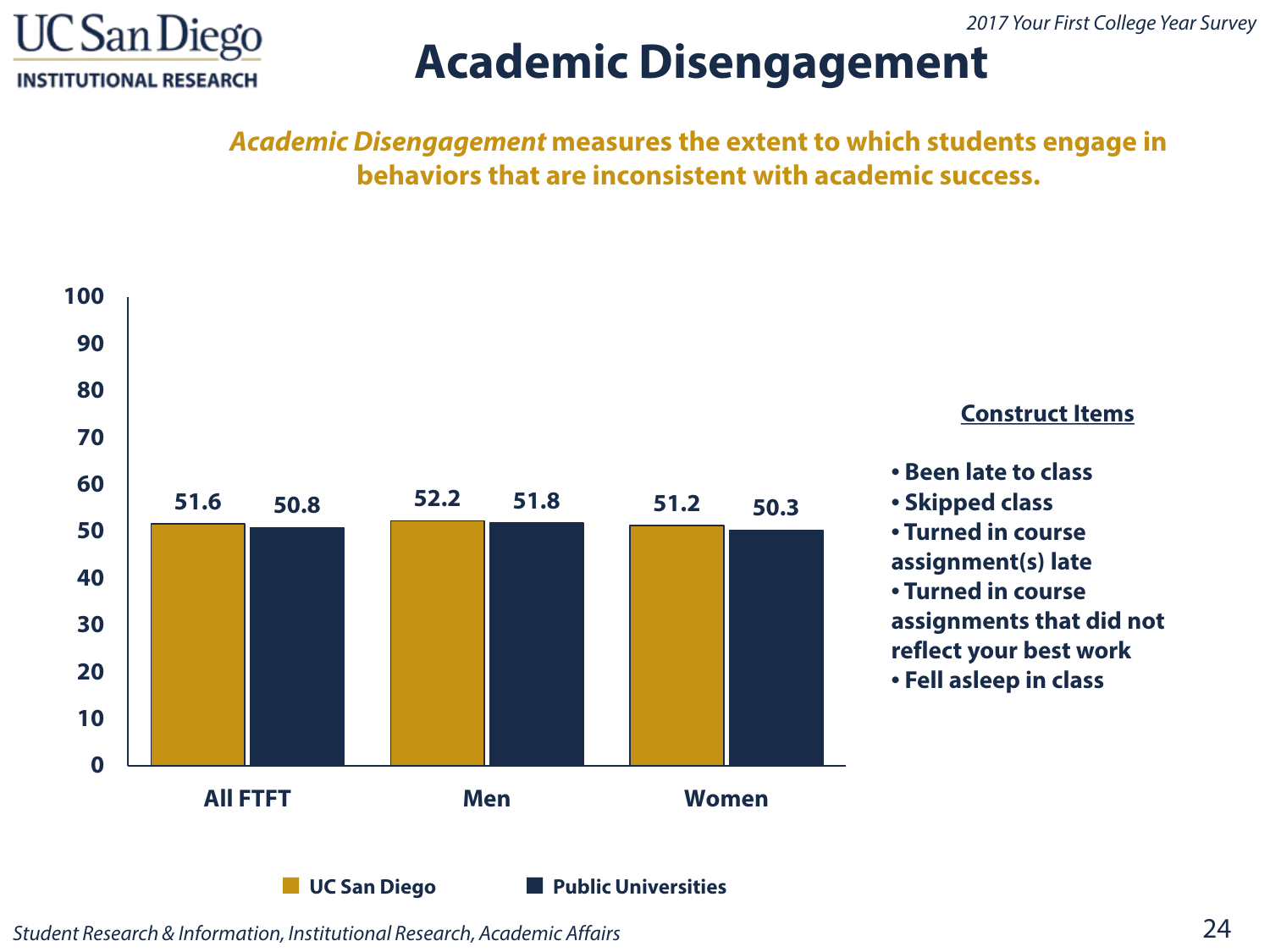

### **Academic Outcomes**

**These items illustrate students' views of their academic skills and abilities.**

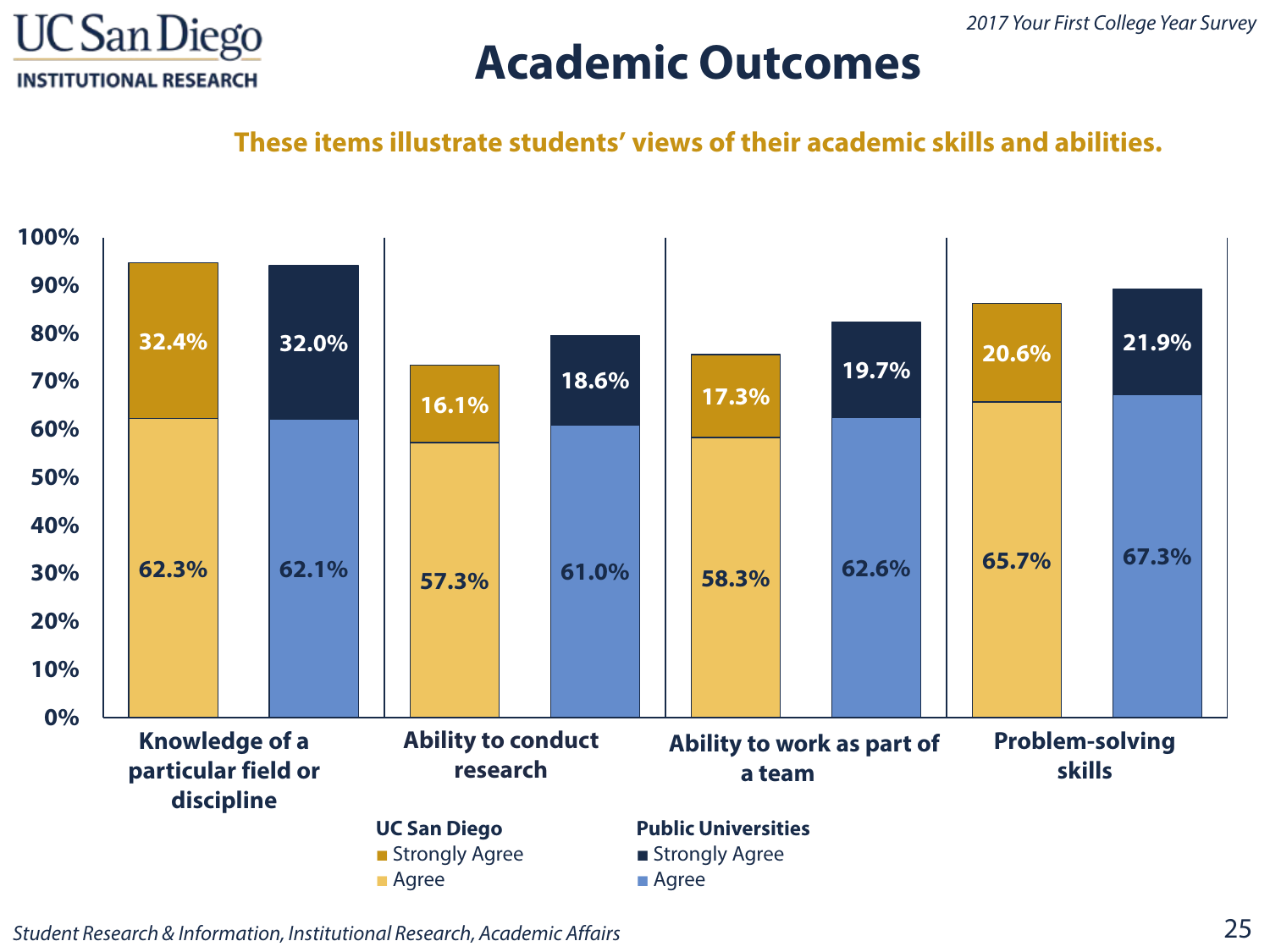

# **Academic Enhancement Experiences**

**Opportunities to apply learning inside and outside the classroom deepen students' academic involvement, allowing them to make meaningful intellectual connections and communicate their knowledge to others.**

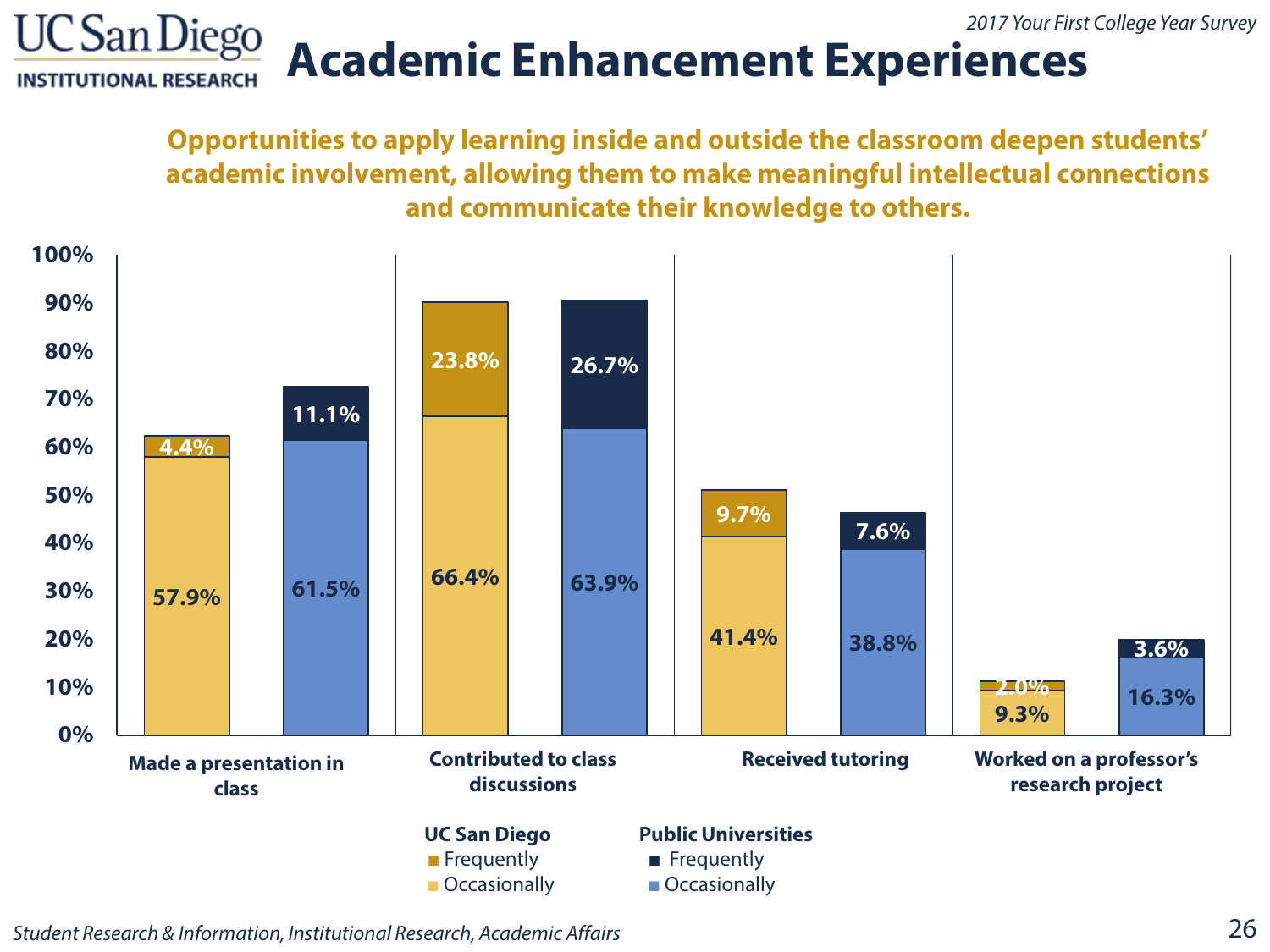

### Active and Collaborative Learning

**These items illustrate the extent to which students have deepened their knowledge of course material through interaction with faculty and other students.**

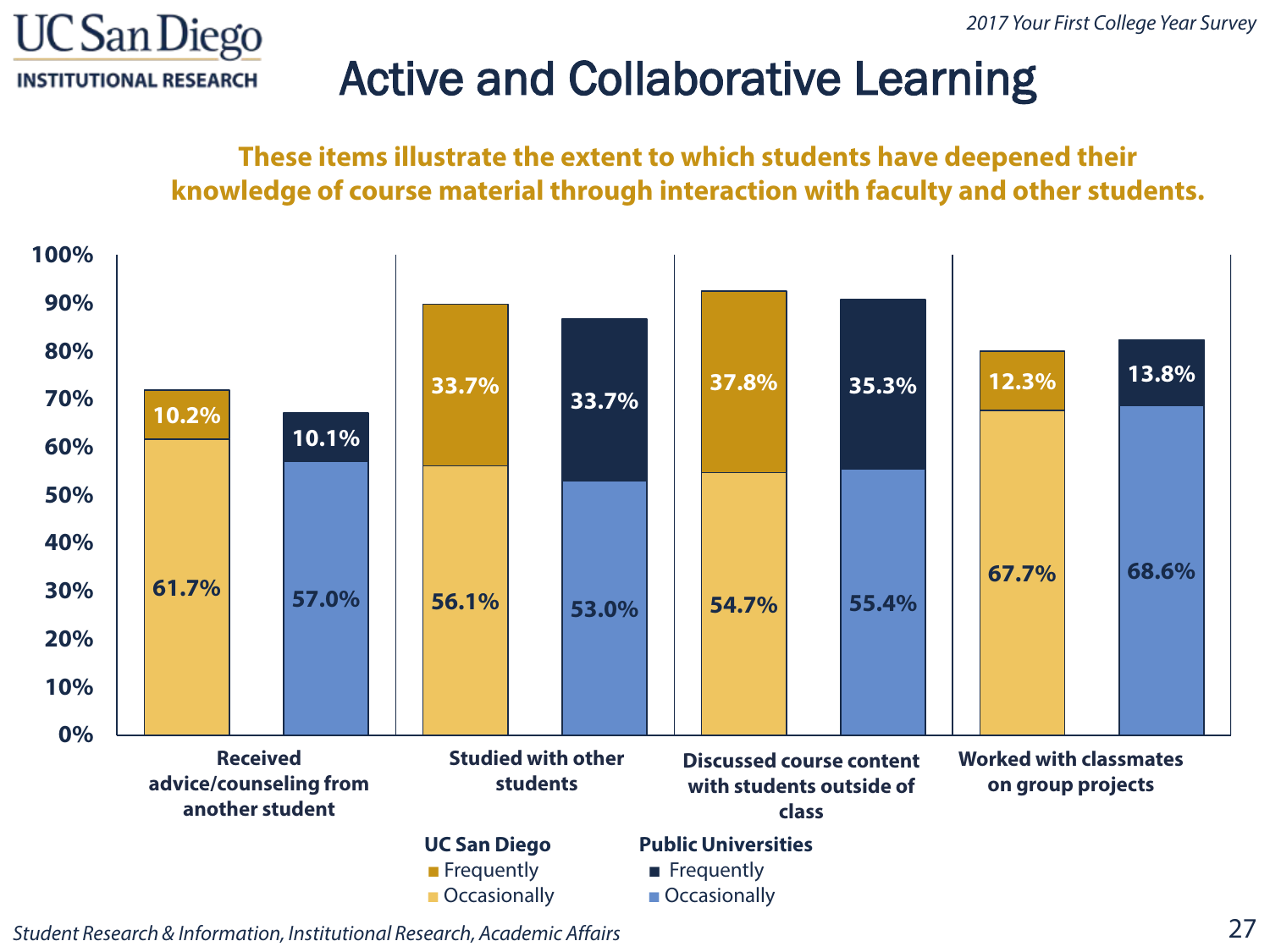

# Co-Curricular Experiences

**Co-curricular experiences provide opportunities for students to grow intellectually, interpersonally, and emotionally.**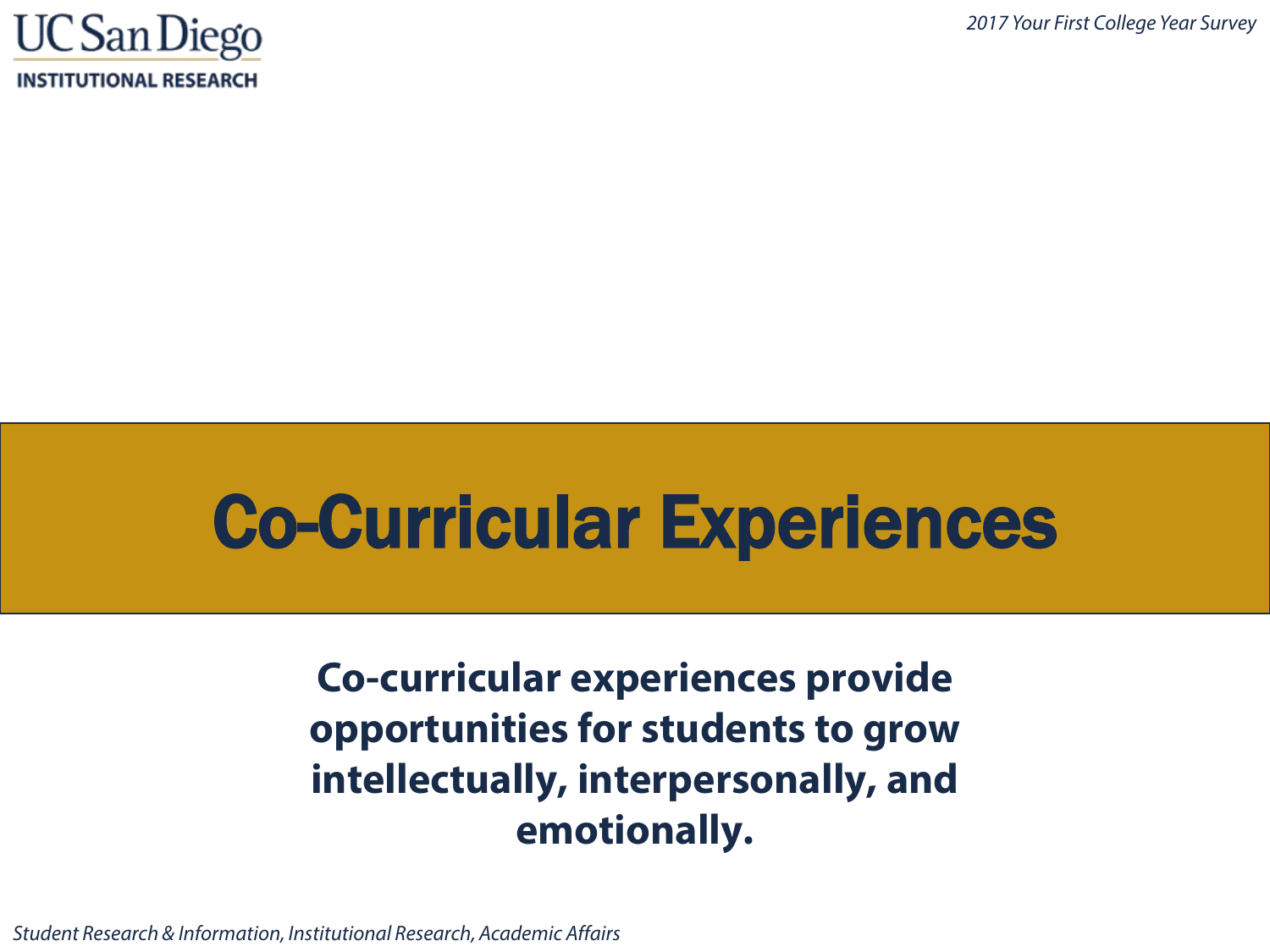

# **Social Agency**

**Activities and beliefs equip and empower students to create a world that is equitable, just, democratic and sustainable.** *Social Agency* **measures the extent to which students value political and social involvement as a personal goal.**

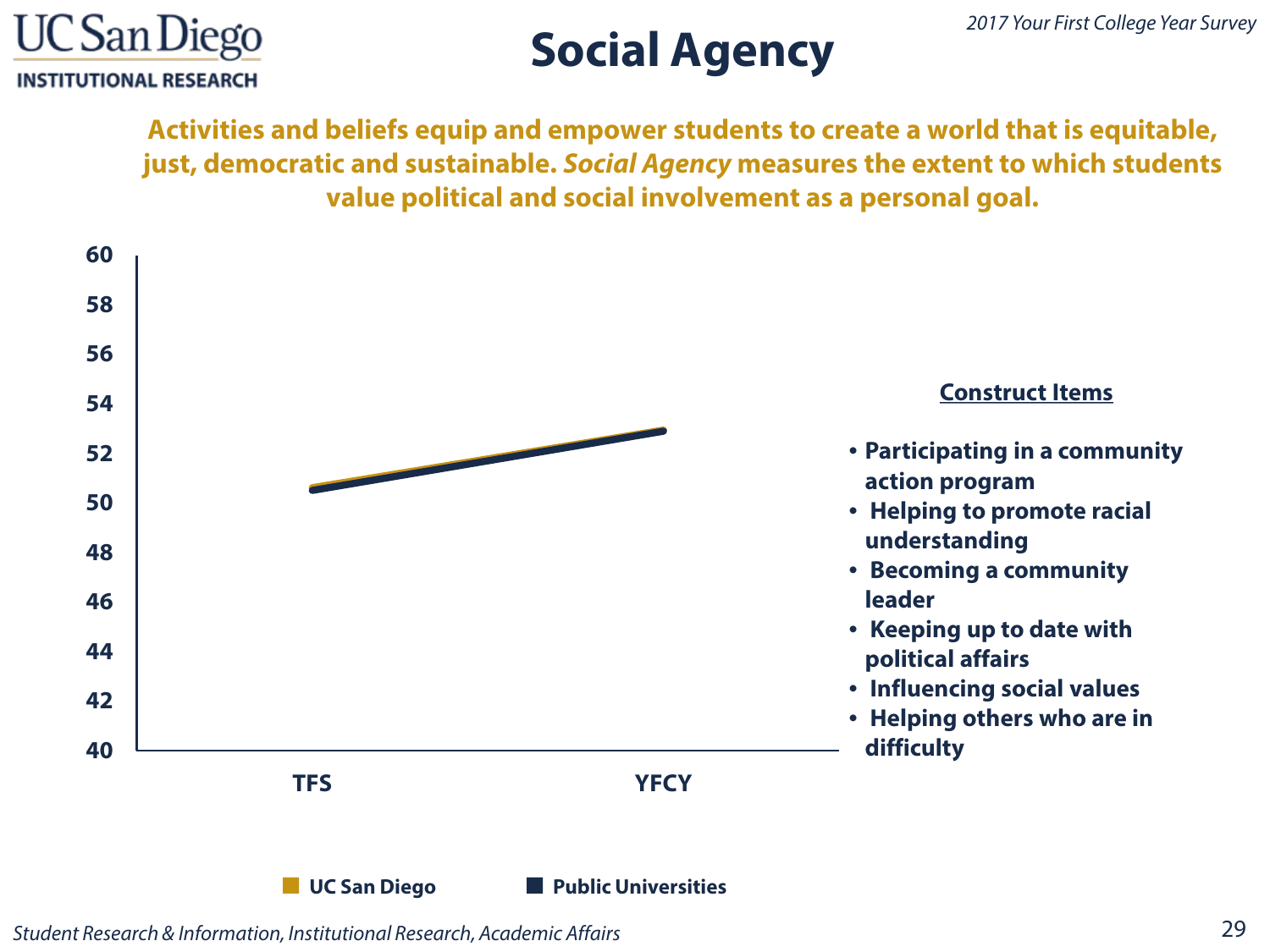

# **Civic Engagement**

**Engaged citizens are a critical element in the functioning of our democratic society.**  *Civic Engagement* **measures the extent to which students are motivated and involved in civic, electoral, and political activities.**



#### **Construct Items**

- **Publicly communicated your opinion about a cause**
- **I am interested in seeking information about current social and political issues**
- **Worked on a local, state, or national political campaign**
- **Demonstrated for a cause (e.g., boycott, rally, protest)**
- **Keeping up to date with political affairs**
- **Influencing social values**
- **Helped raise money for a cause or campaign**
- **Performed volunteer work**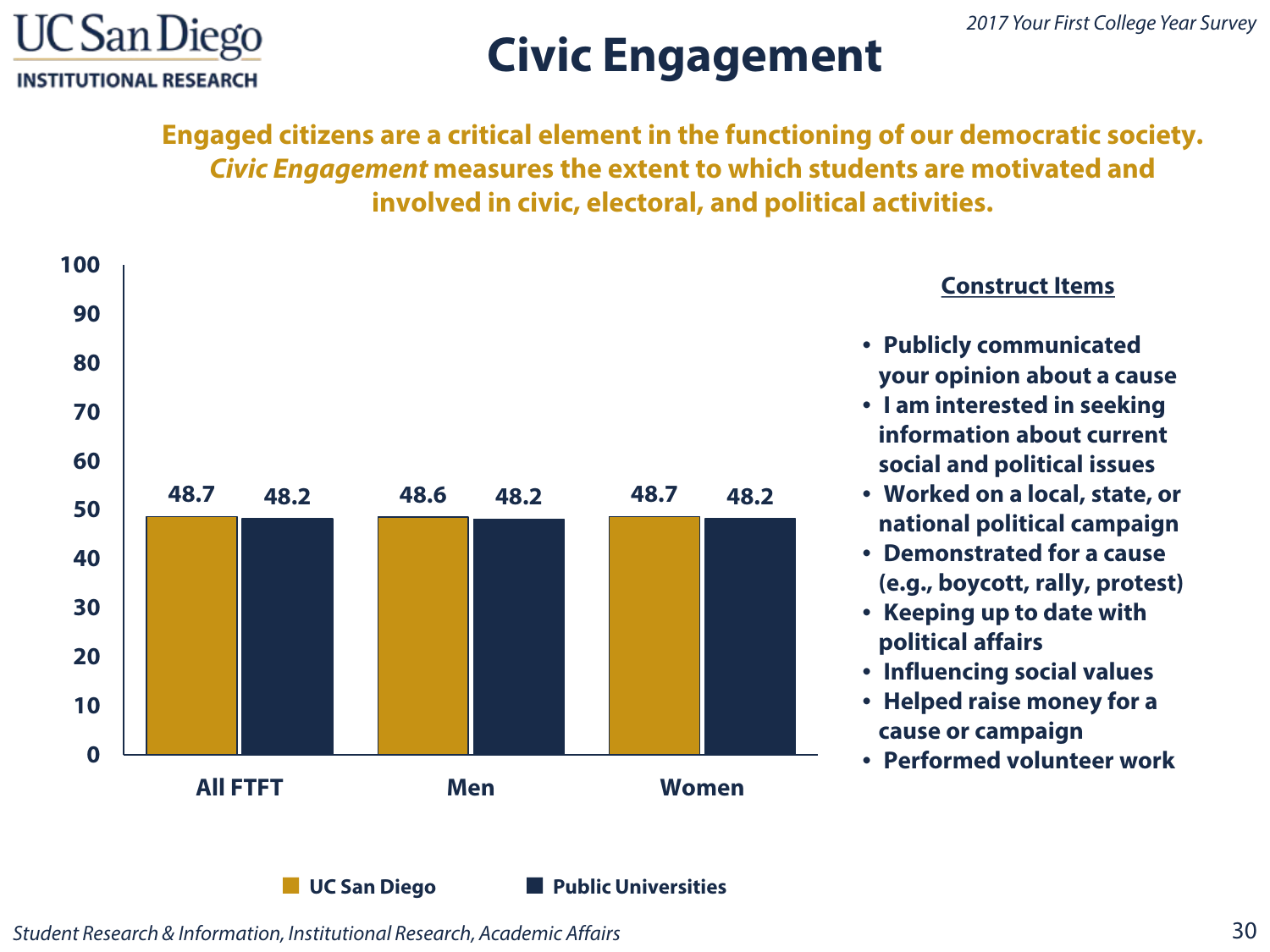

### **Civic Awareness**

**The ability to evaluate, question, and develop solutions affecting their local and global communities is an important skill.** *Civic Awareness* **measures students' understanding of the issues facing their community, nation, and the world.**

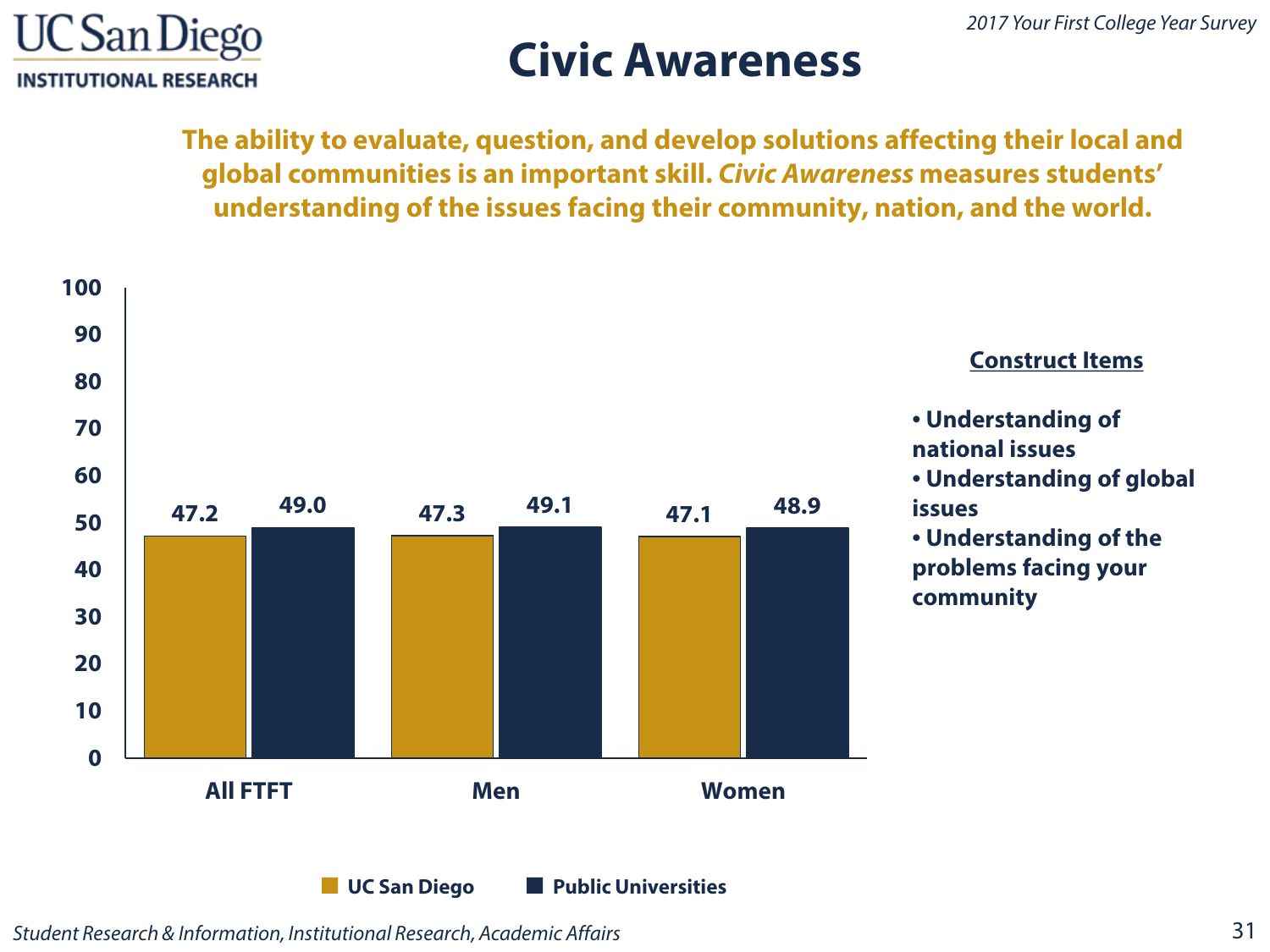

### **Pluralistic Orientation**

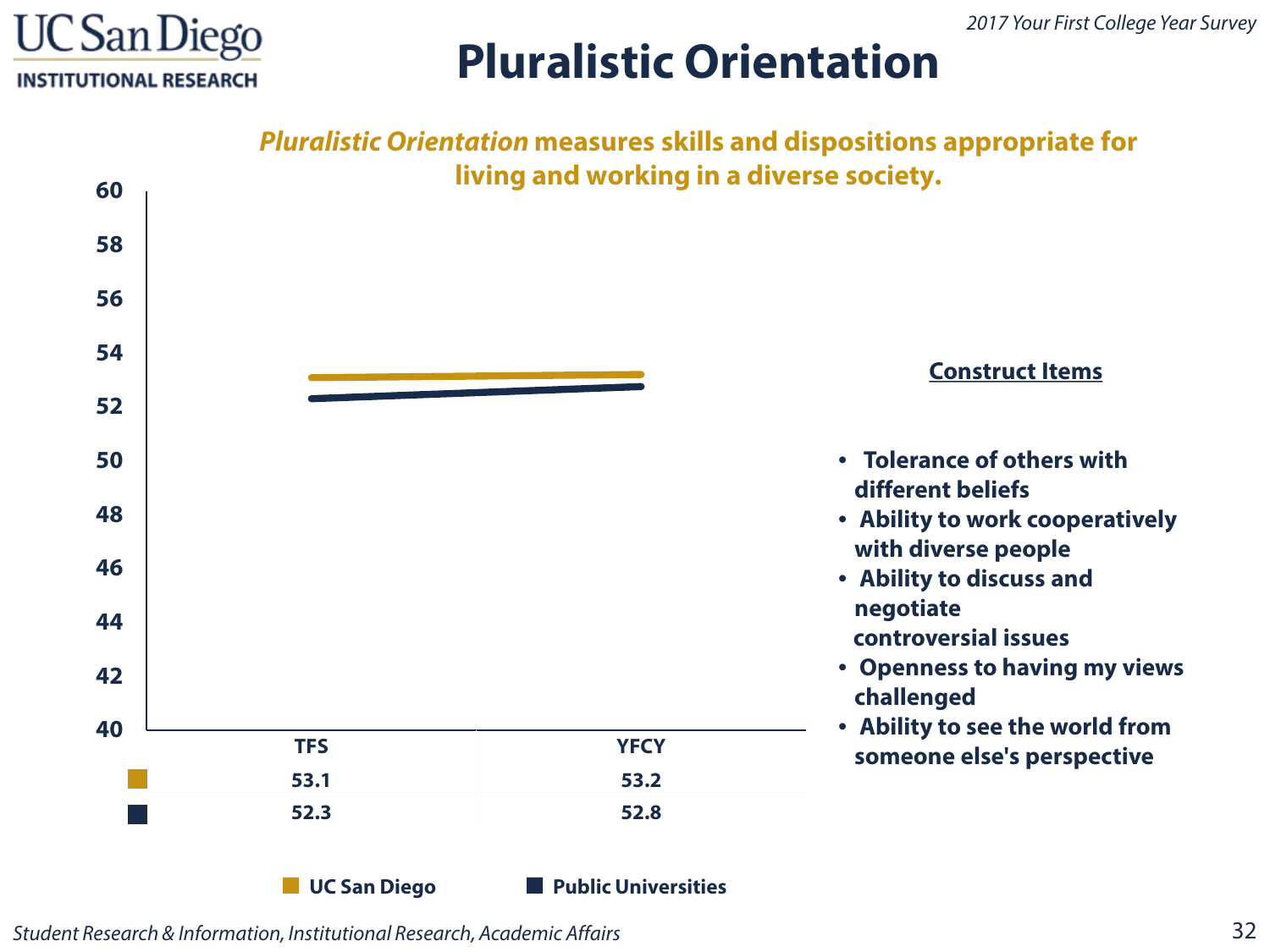

#### *2017 Your First College Year Survey* **Positive Cross-Racial Interaction**

**Contact with diverse students allows students to gain valuable insights about themselves and others.** *Positive Cross-Racial Interaction* **is a unified measure of students' level of positive interaction with diverse peers.**

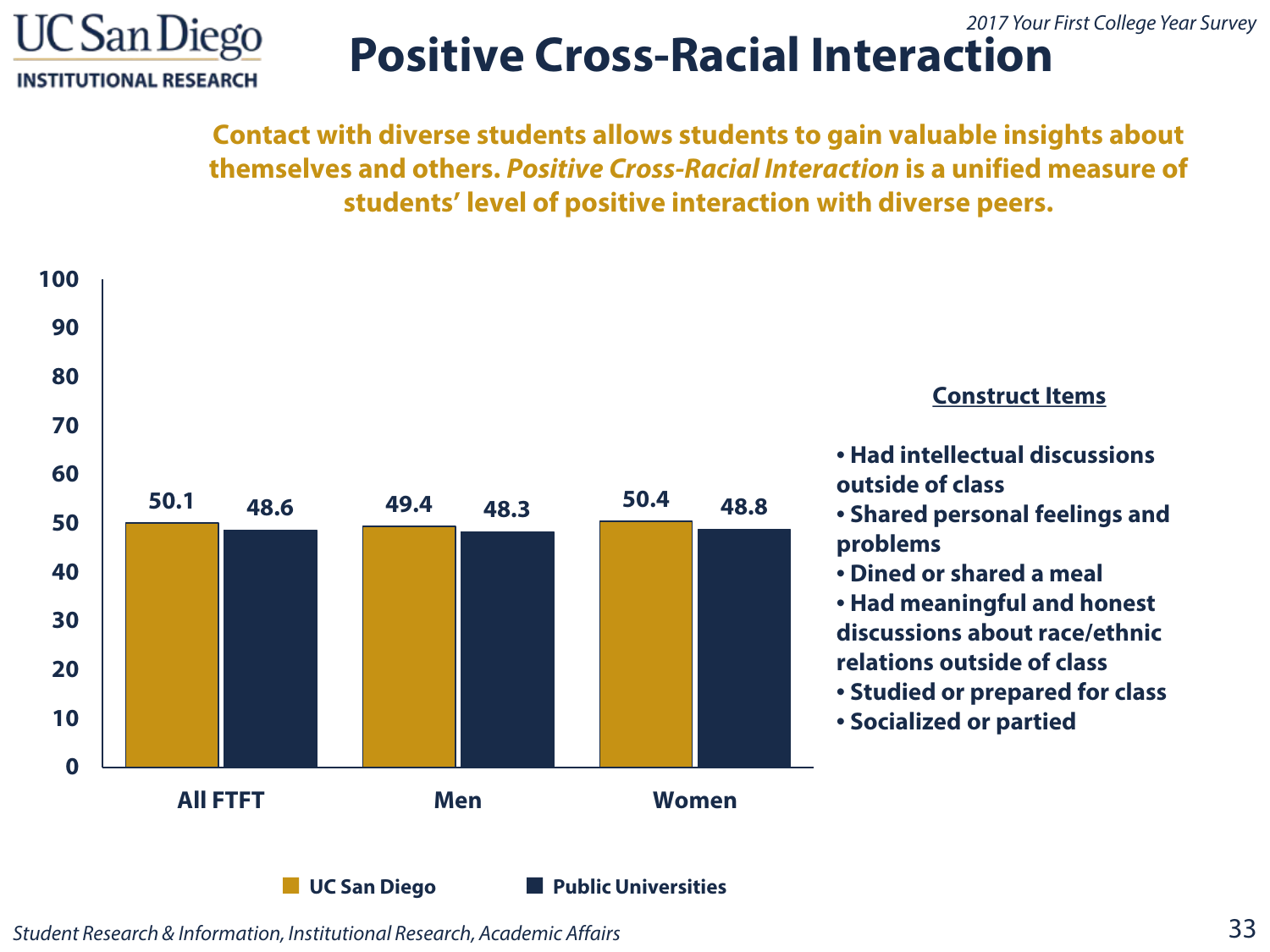

### **Negative Cross-Racial Interaction**

**Contact with diverse students allows students to gain valuable insights about themselves and others.** *Negative Cross-Racial Interaction* **is a unified measure of students' level of negative interaction with diverse peers.**

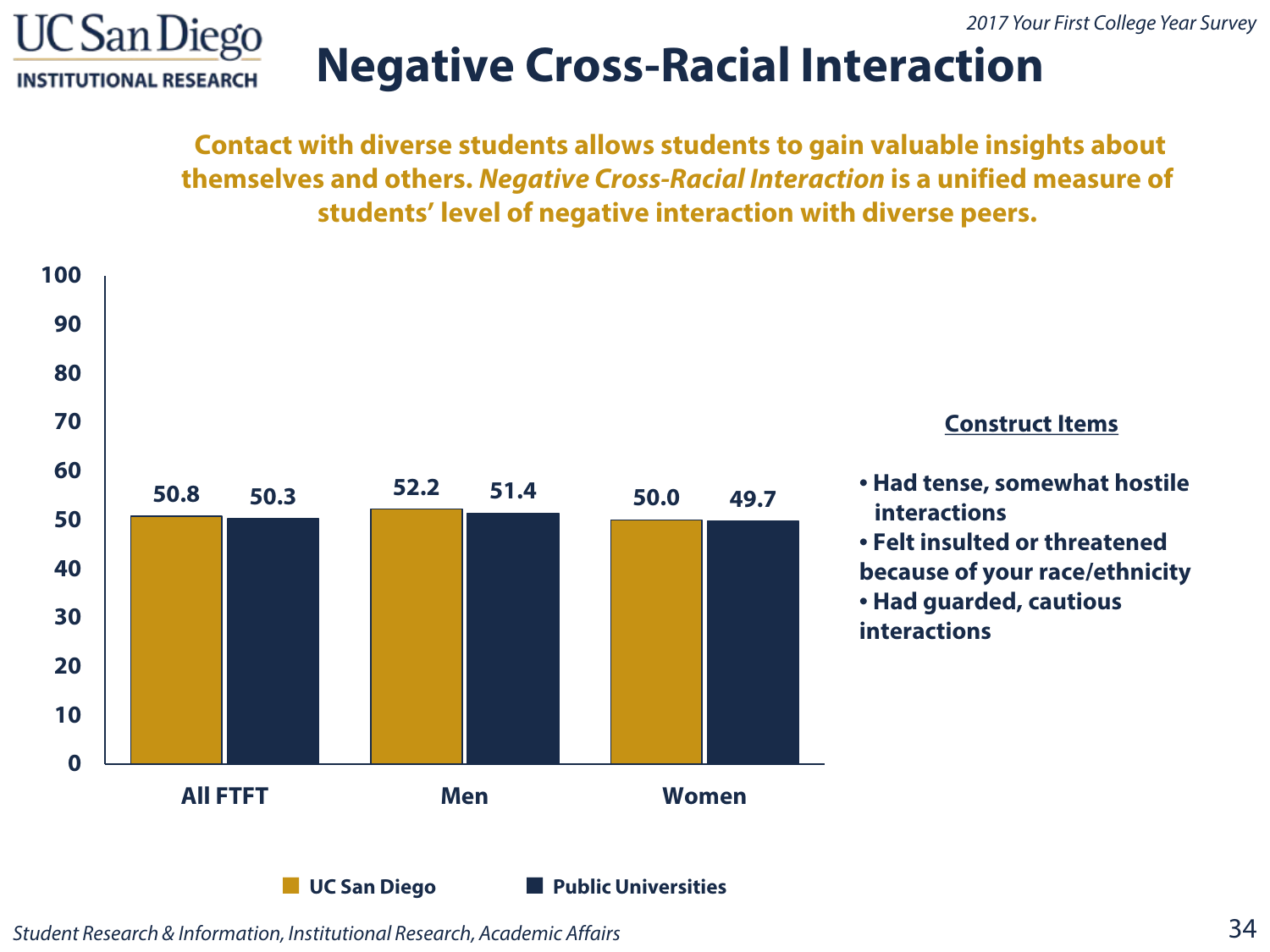

#### *2017 Your First College Year Survey* **Campus Climate and Diversity**

**A diverse and inclusive campus environment strengthens students' learning experience and prepares them to participate in an increasingly diverse society.** 

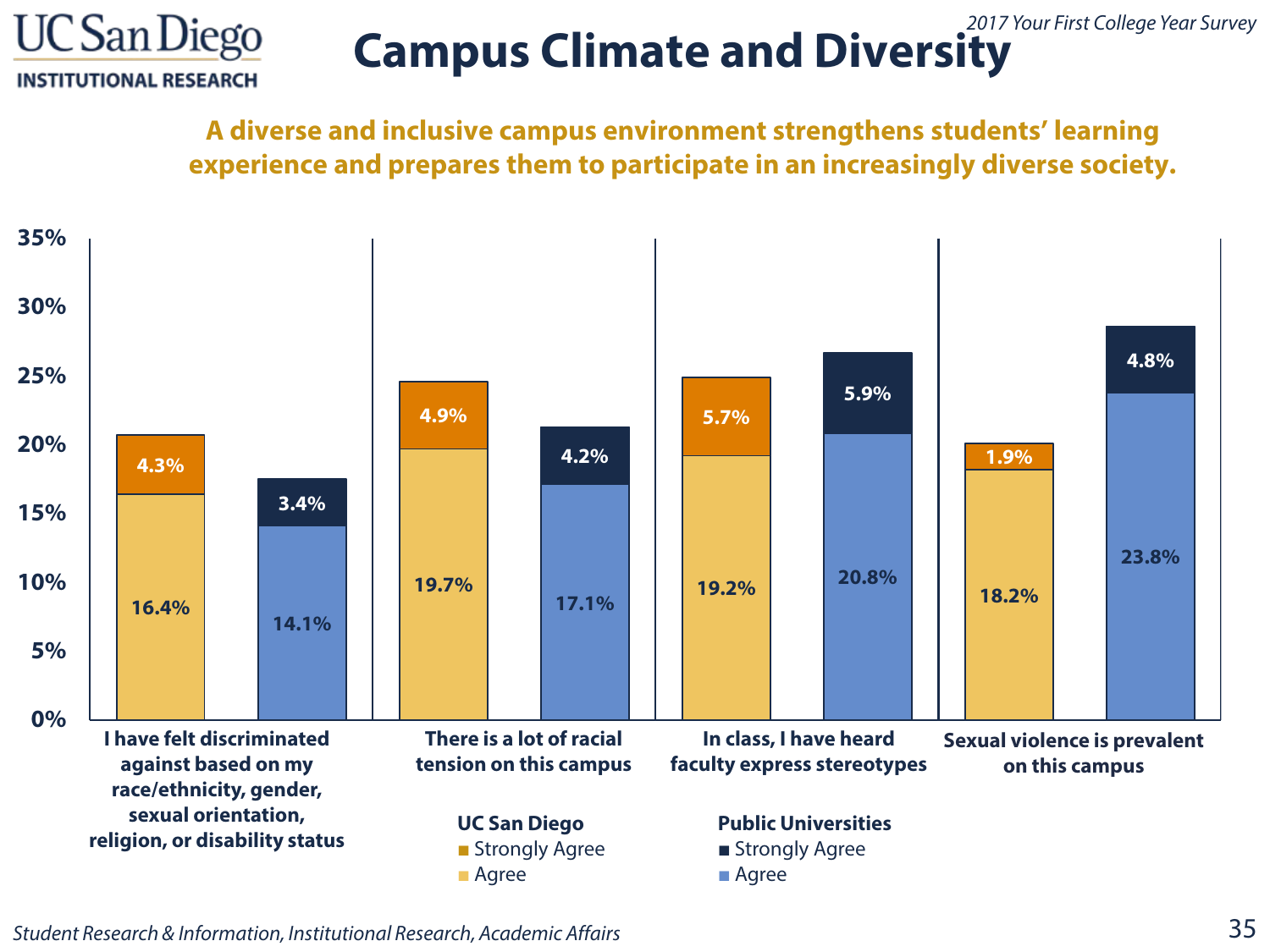#### **UC San Diego** *2017 Your First College Year Survey* **Satisfaction with Campus Diversity INSTITUTIONAL RESEARCH**

**A diverse campus – including students, faculty, and ideas – has a powerful impact on the student experience. These items gauge students' satisfaction with the diversity of faculty, student body, and beliefs.** 

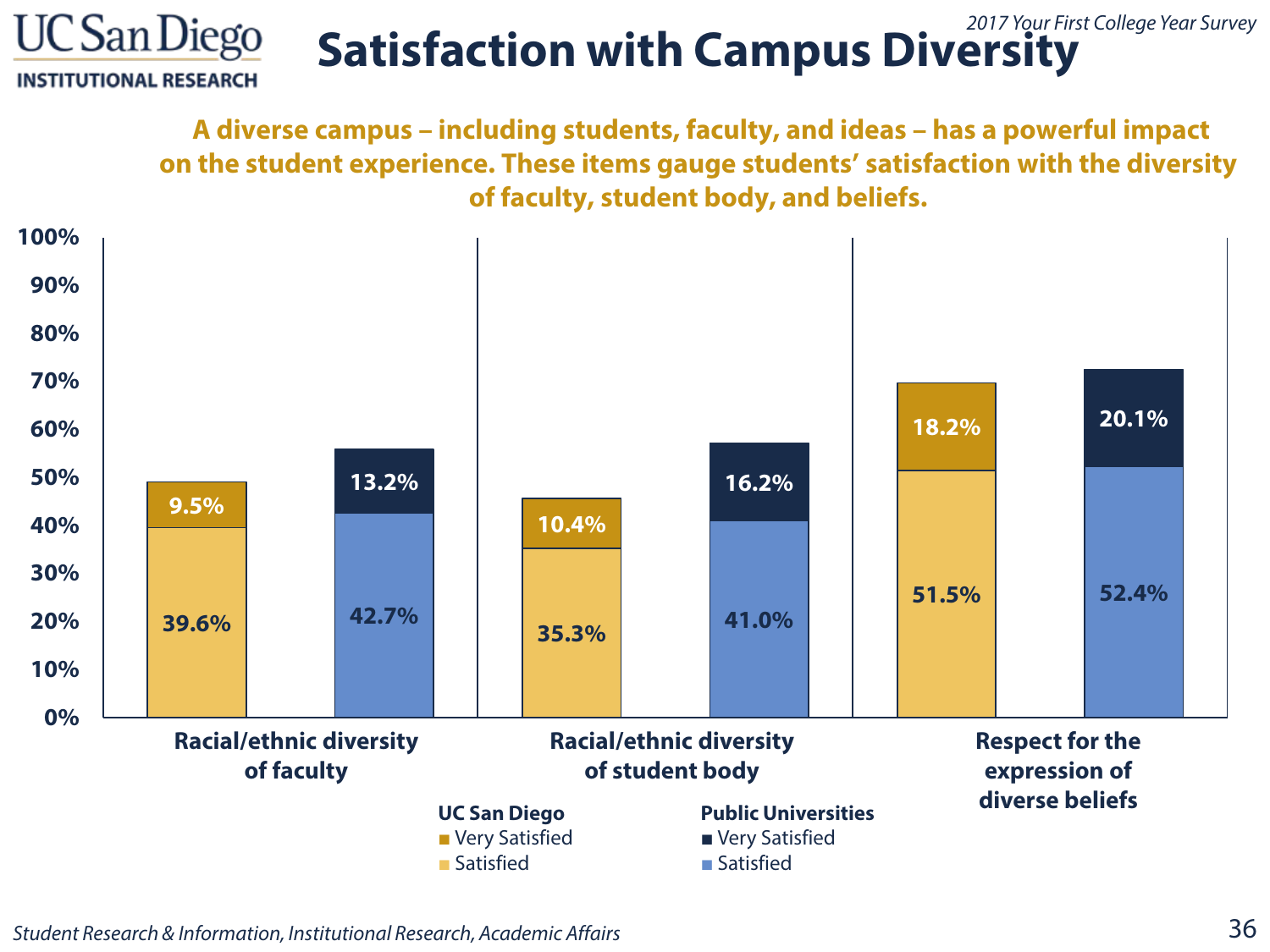

# **Satisfaction**

**Understanding how students perceive their college experience identifies areas that are working well and sheds light on those that need improvement.**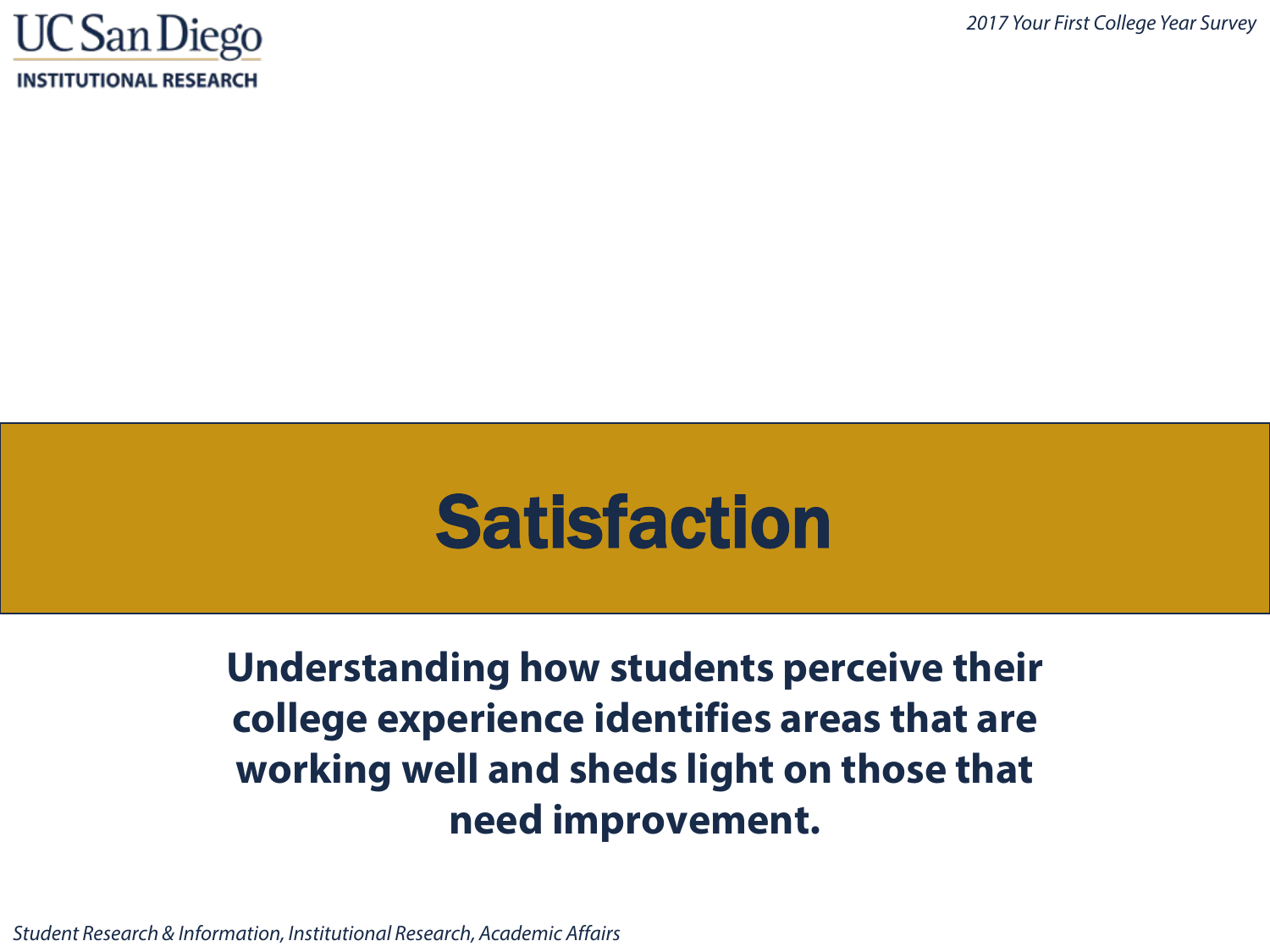

### **Satisfaction with Courses**

*Satisfaction with Courses* **measures the extent to which students see their coursework as relevant, useful, and applicable to their academic success and future plans.**

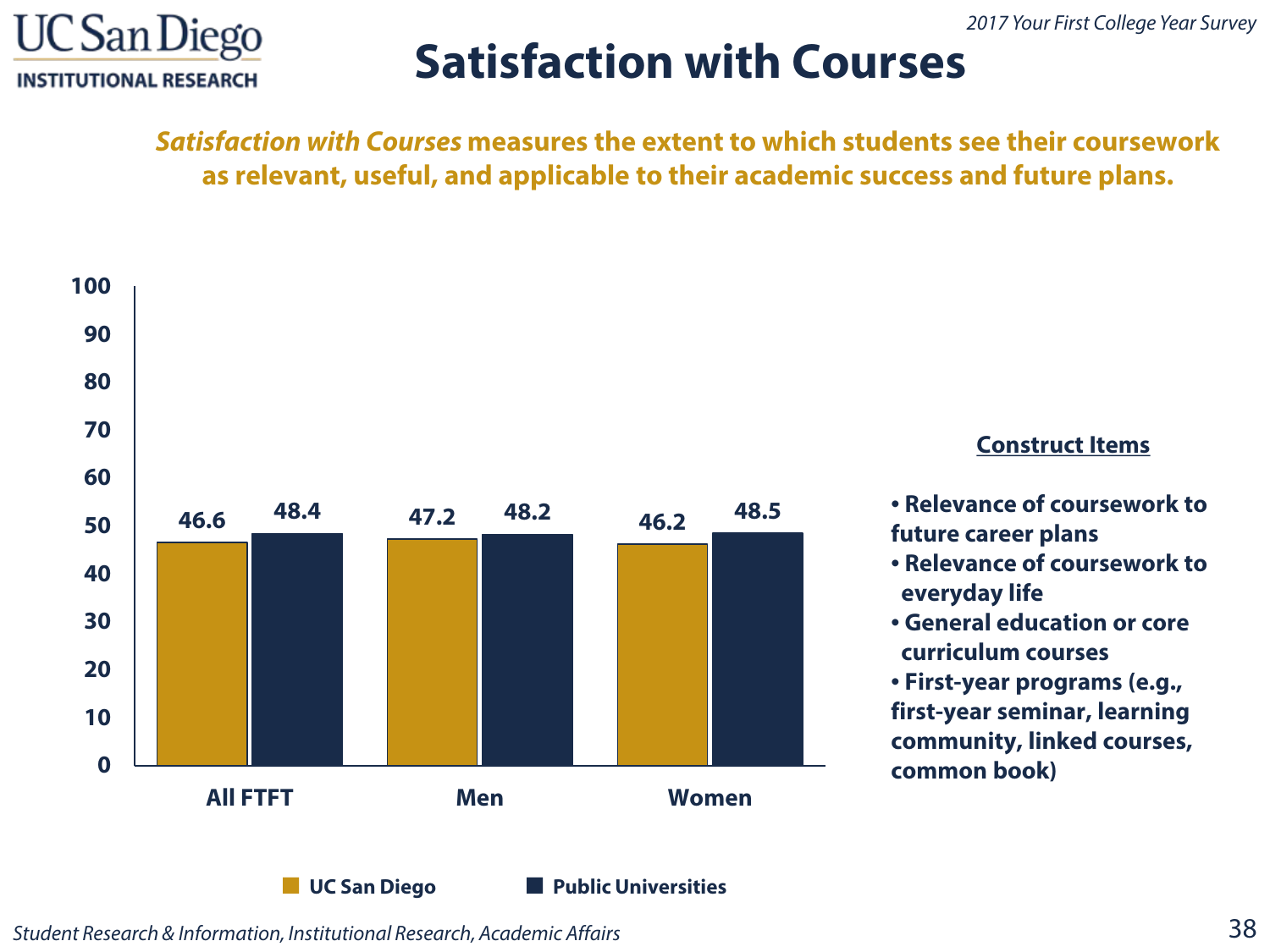

# **Satisfaction with Academic Support and Courses**

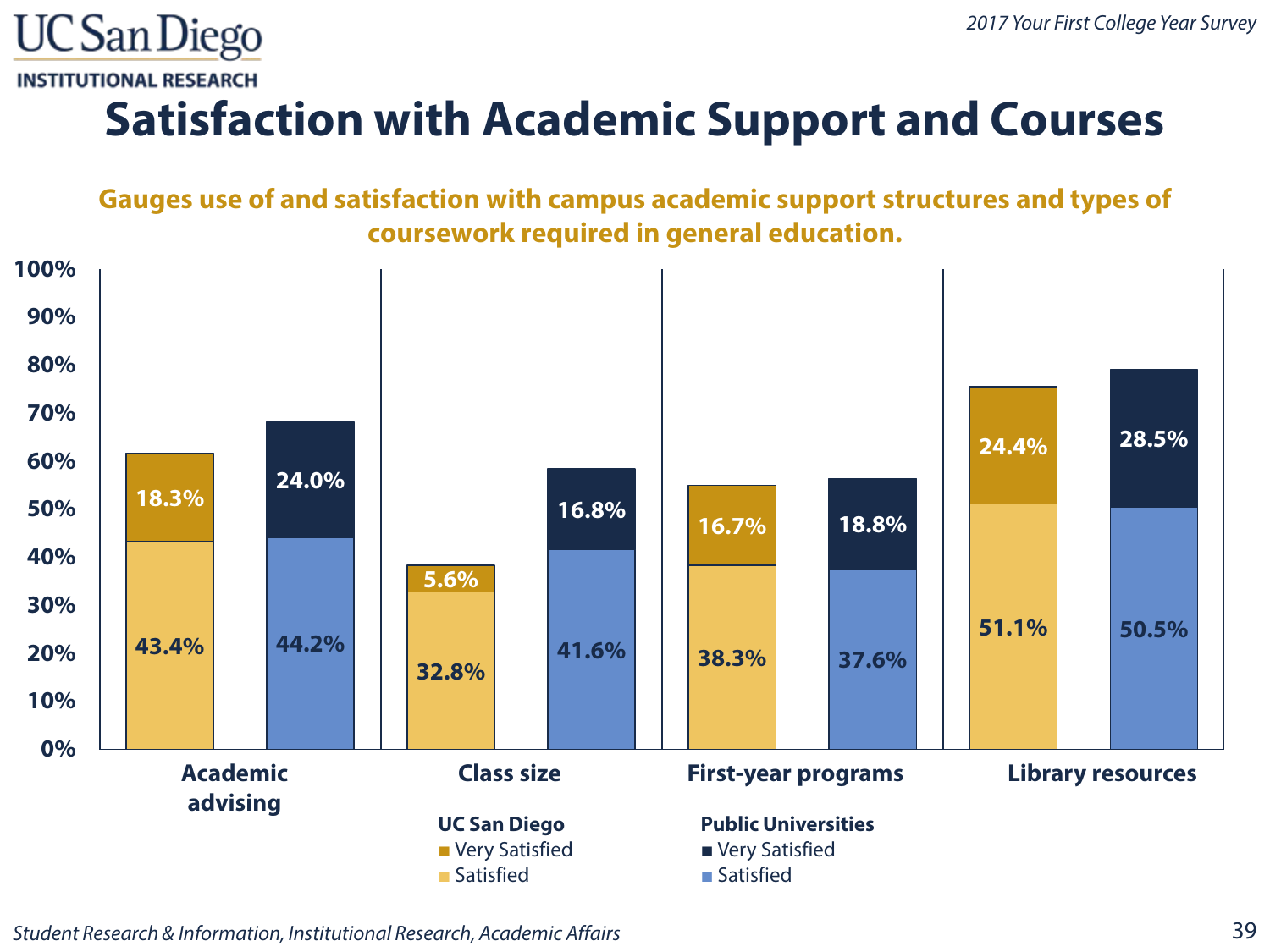#### **INSTITUTIONAL RESEARCH**

**UC San Diego** 

### **Satisfaction with Academic Support and Courses**

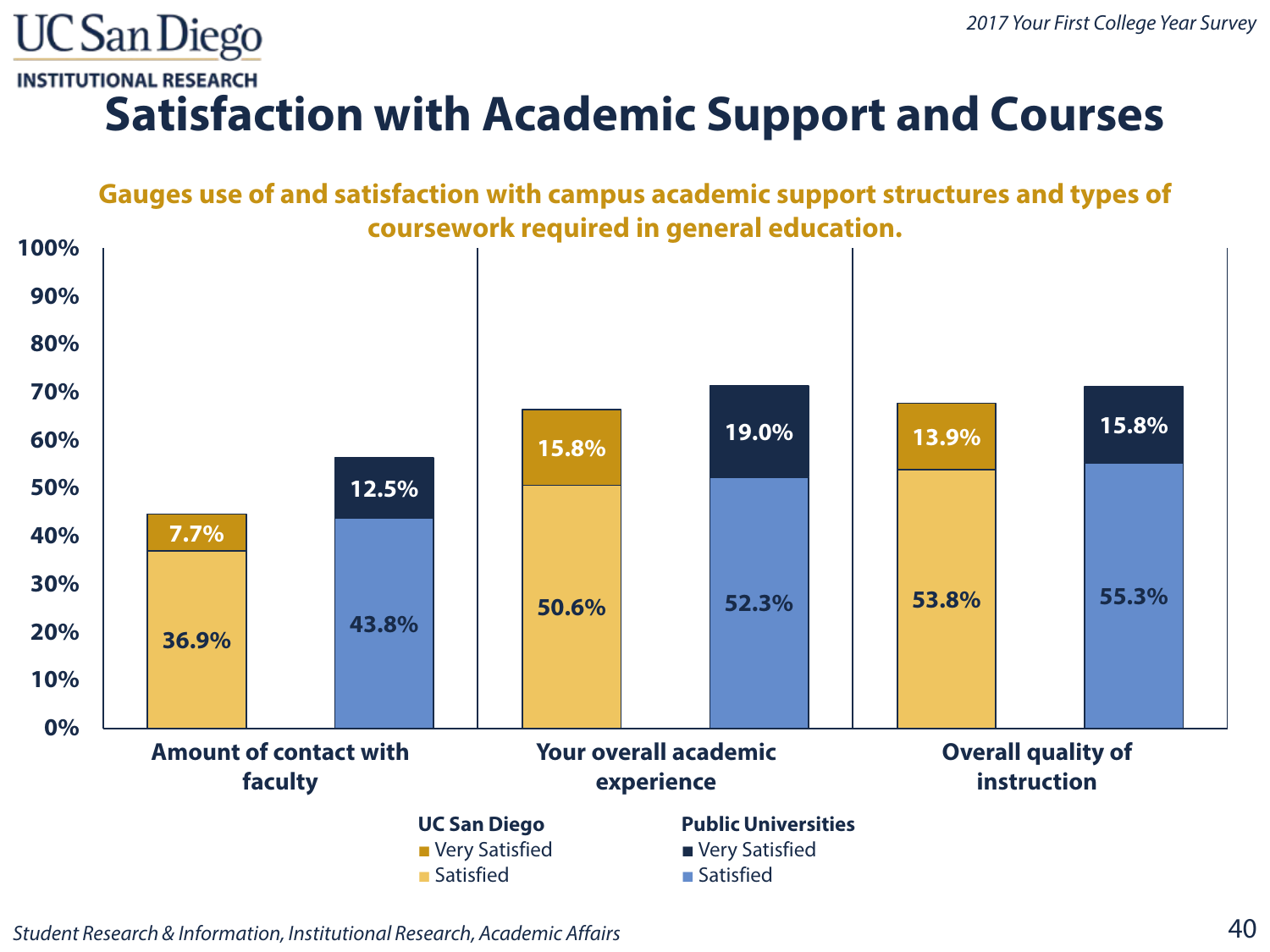

### **Satisfaction with Services and Community**

**Where students live, how they are oriented to the campus, and the support they receive during the first year are important determinants of their college experience. These items gauge use of and satisfaction with campus services and general community. 28.5% 30.0% 36.3% 41.3% 38.8% 37.3% 18.8% 17.5% 13.9% 17.8% 9.8% 14.1% 0% 10% 20% 30% 40% 50% 60% 70% 80% 90% 100% Financial aid package Orientation for new students Student housing UC San Diego ■** Very Satisfied **■** Satisfied **Public Universities ■** Very Satisfied **■** Satisfied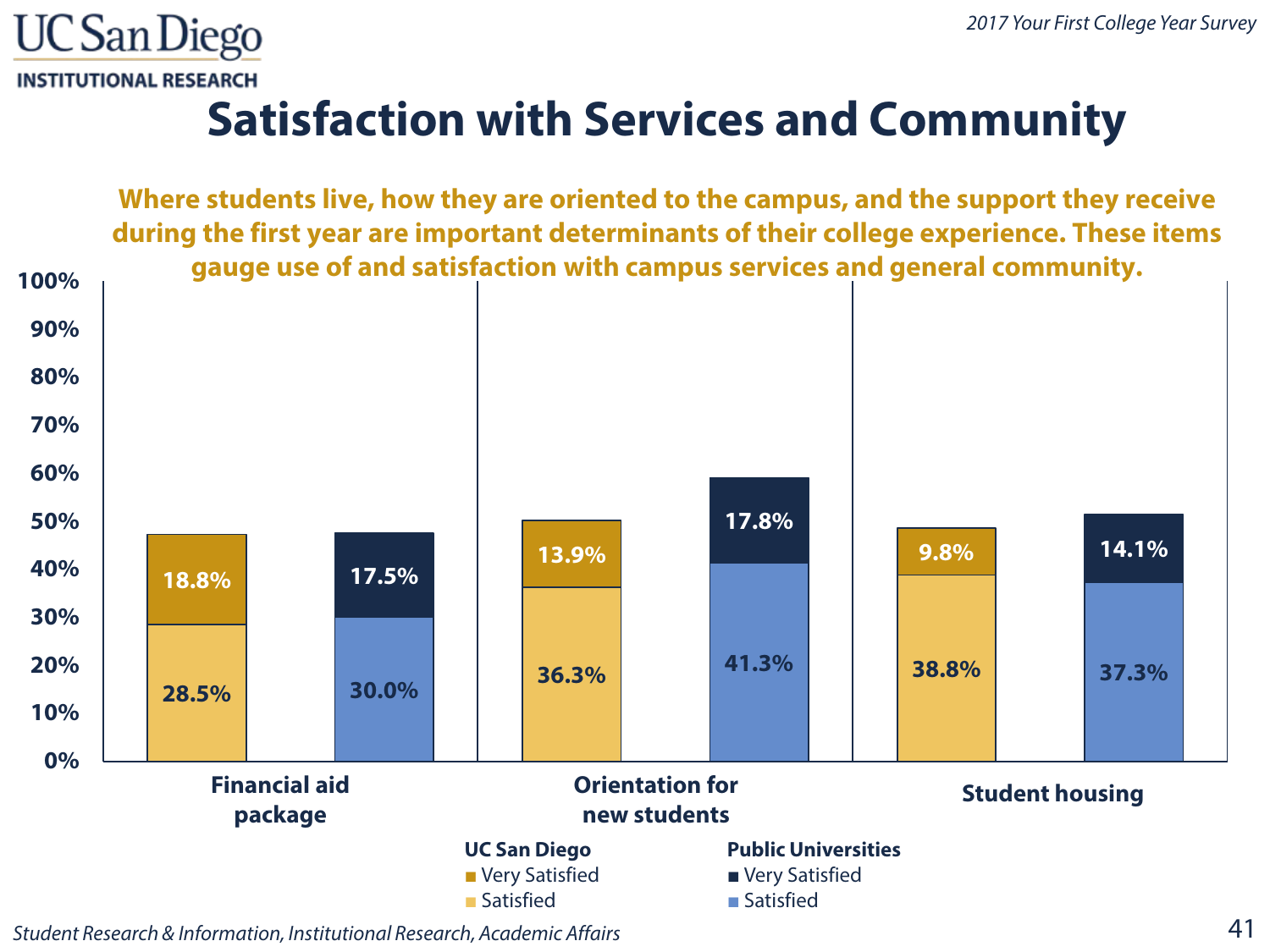

### **Future Plans**

#### **Do you plan to do any of the following this summer?**

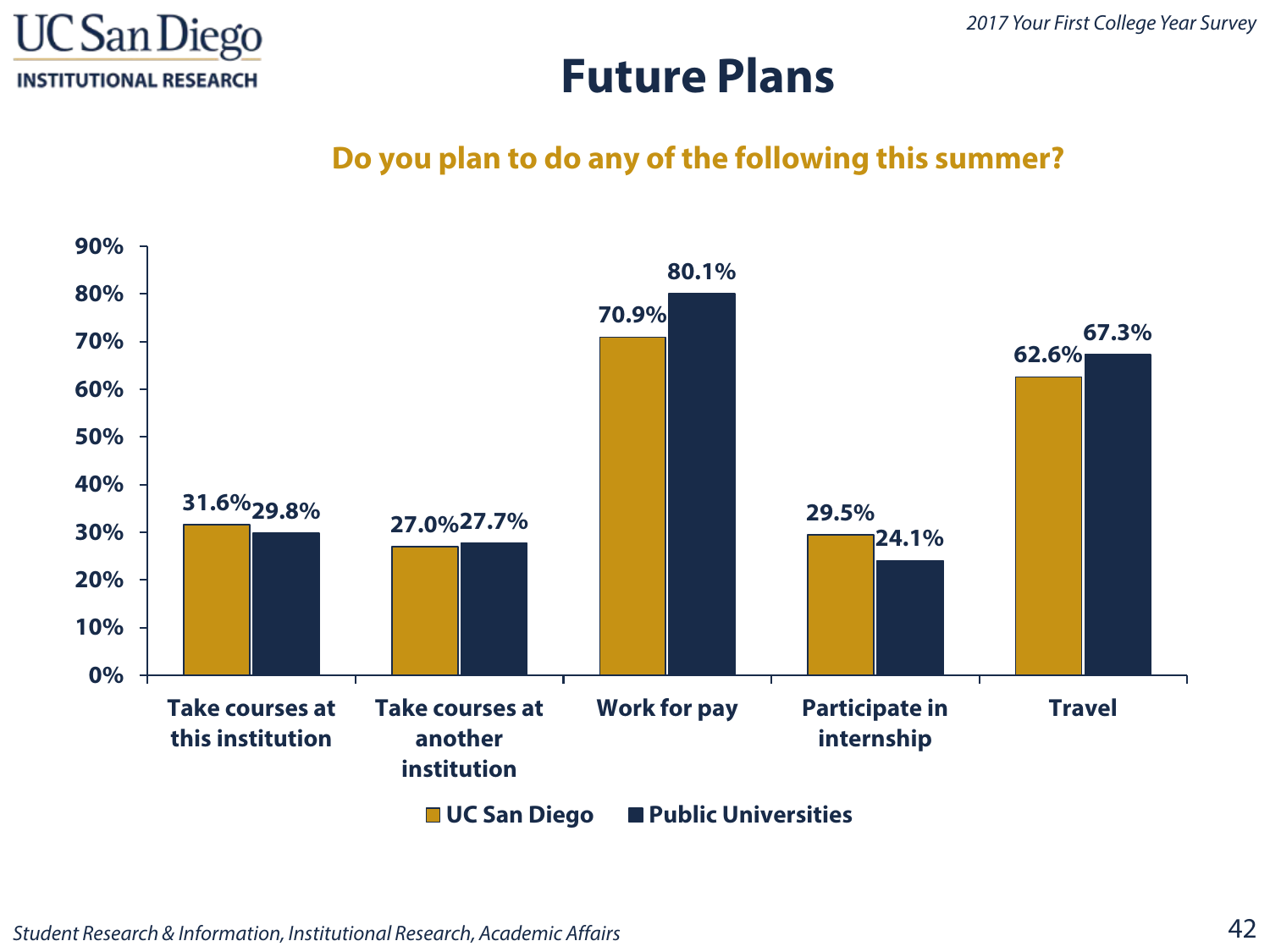

### Future Plans

#### If you could make your college choice over, would you still choose to enroll at your current (or most recent) college?

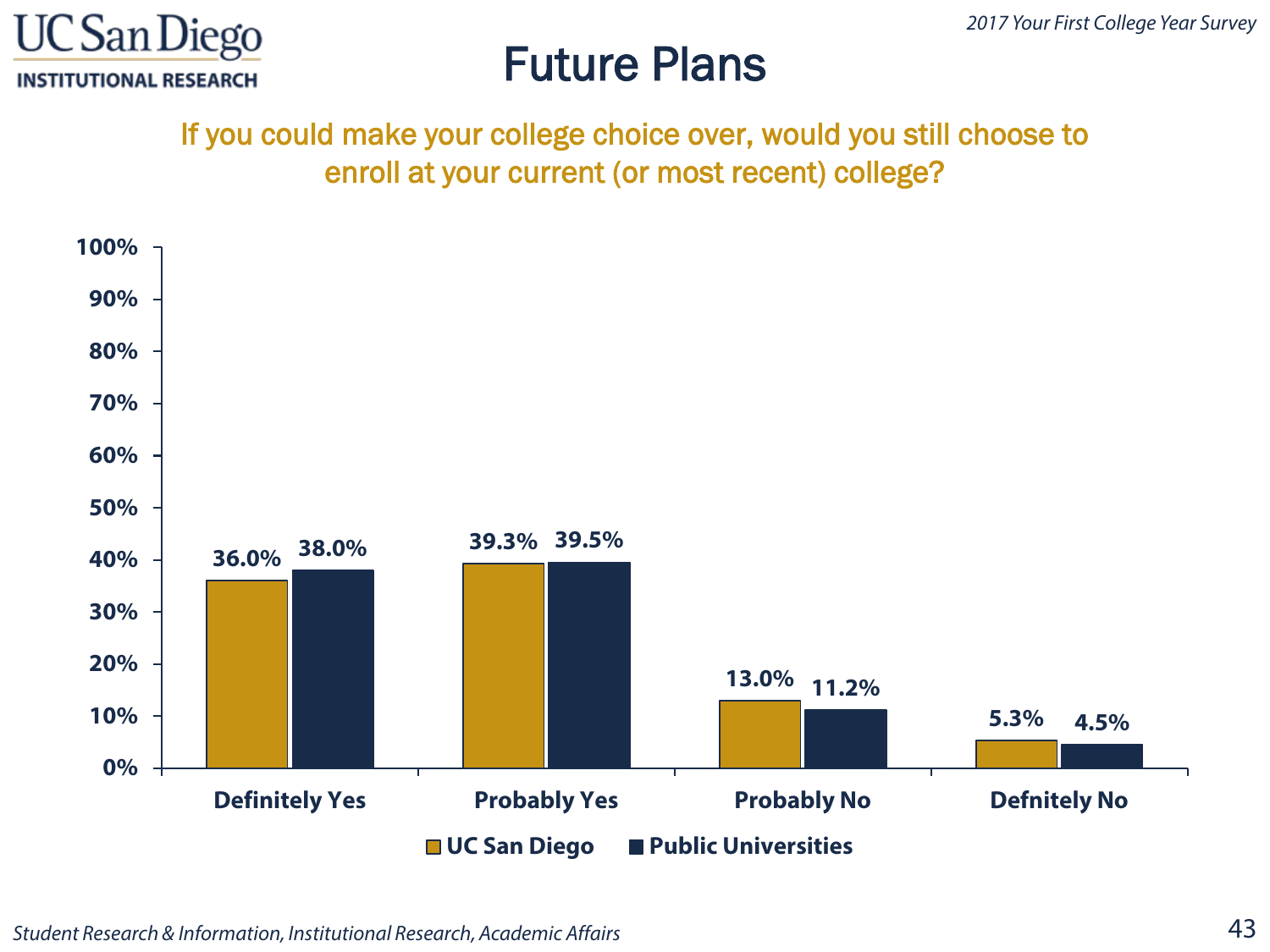

### **Overall Satisfaction**

*Overall Satisfaction* **is a unified measure of students' satisfaction with the college experience.**



**Construct Items**

- **Overall college experience**
- **If you could make your college choice over, would you still choose to enroll at your current (or most recent) college?**
- **Overall academic experience**
- **Overall quality of instruction**